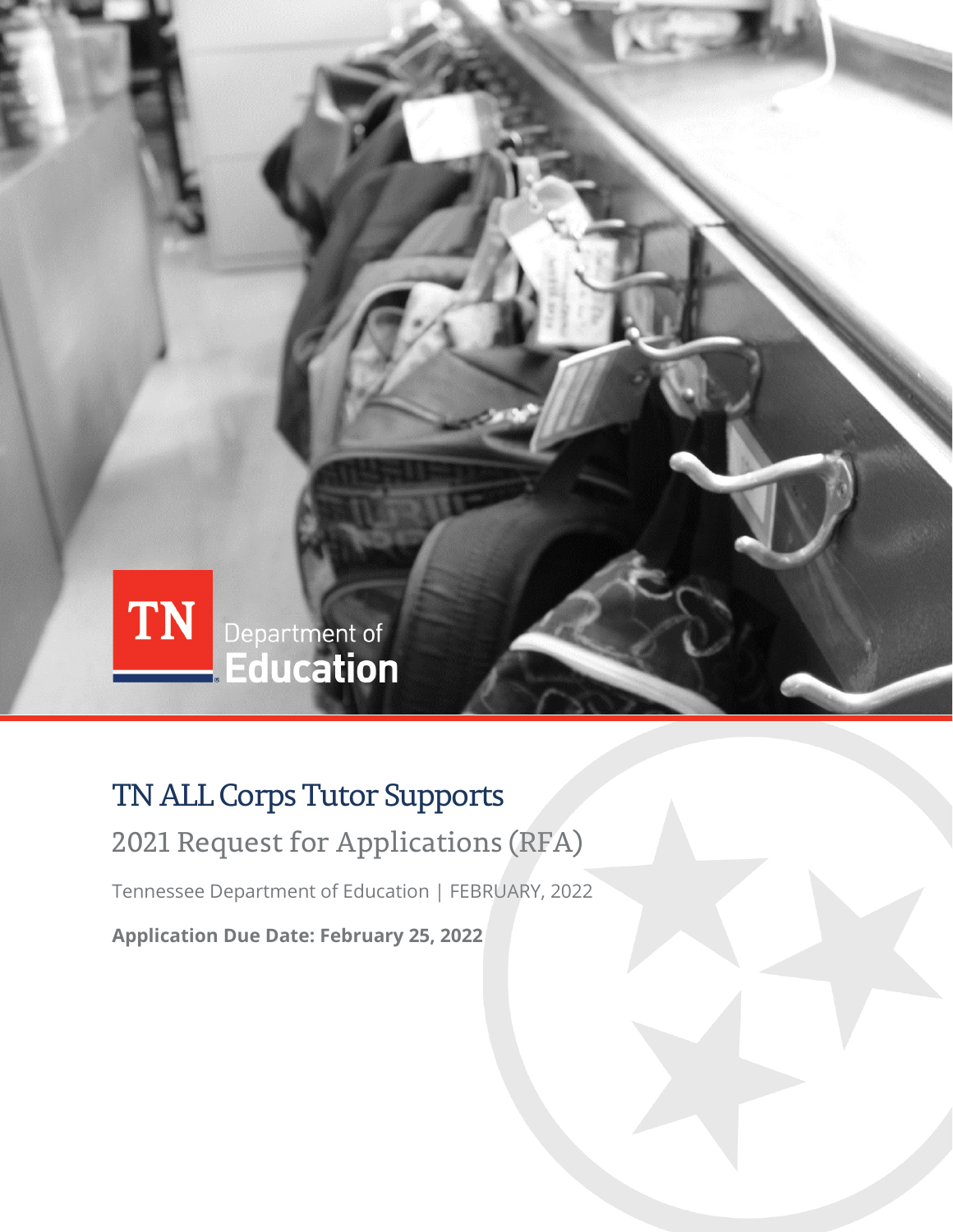# **Table of Contents**

[General Information](#page-2-0)

[Review Process](#page-3-0)

**[Schedule](#page-3-1)** 

[Application Procedures](#page-4-0)

[Application Components](#page-4-1)

Attachment [A: Scoring Rubric](#page-5-0)

[Attachment B: Pro Forma Contract](#page-7-0)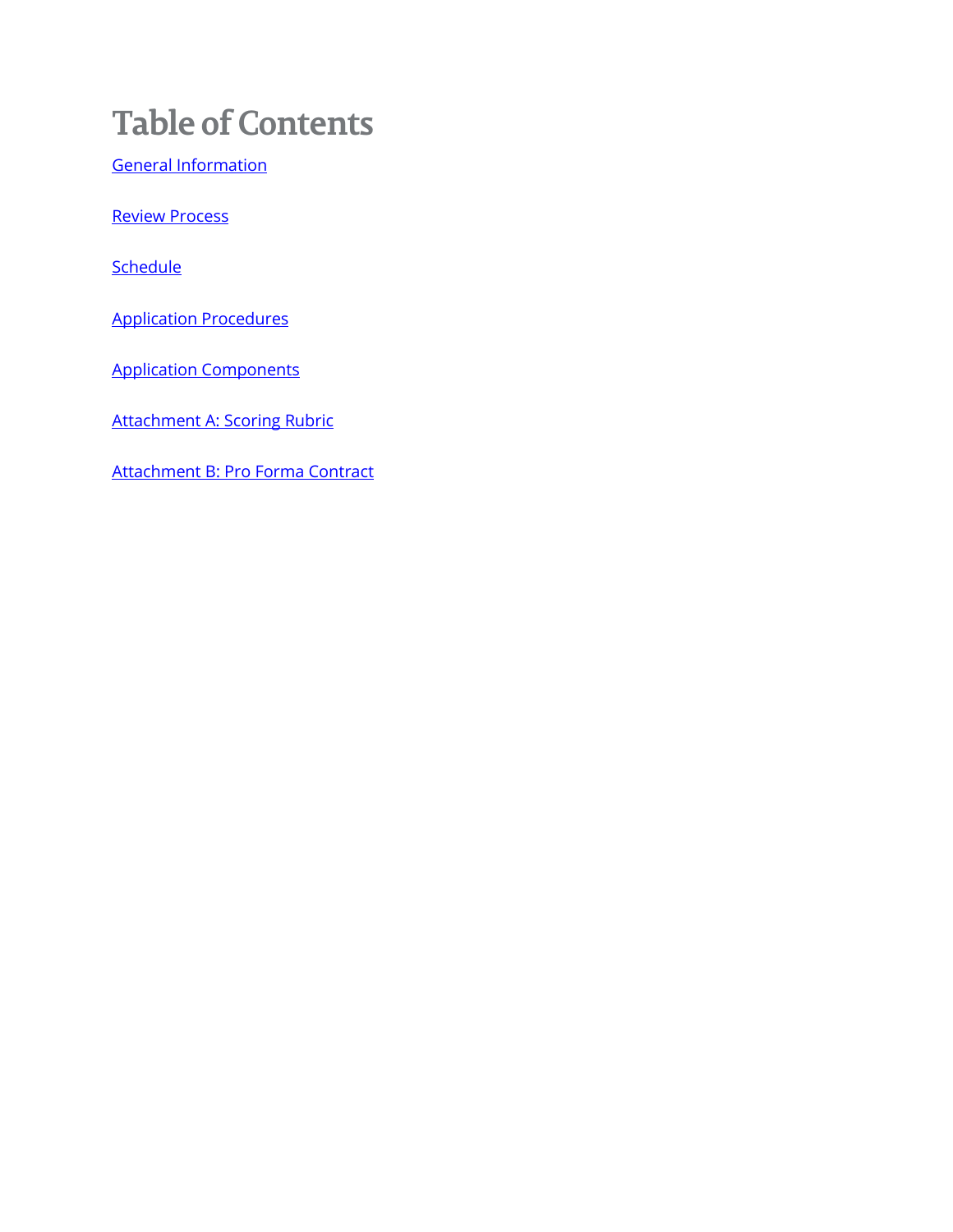# <span id="page-2-0"></span>**General Information**

## *Background*

Students across Tennessee had different access to instruction in Spring 2020 and throughout the 2020-21 school year because of the COVID-19 pandemic. This resulted in lower proficiency rates across the state, particularly for disadvantaged student populations and communities. However, structured tutoring programs led by well-trained tutors have been proven to significantly increase student achievement. Research has shown that high dosage, low-ratio tutoring can produce significant learning gains for students, especially for those that may have fallen behind.

In the summer of 2021, the Tennessee Department of Education ("TDOE" or "department")) launched th[e Tennessee Accelerating Literacy and Learning \(TN ALL\) Corps,](https://www.tn.gov/content/dam/tn/education/esser-planning-resources/TDOE-TNALLCorps-Guidance_FINAL.pdf) a grant opportunity to empower districts to implement or strengthen tutoring programs for students across the state.

The grant contract resulting from this RFA will provide support to the Tennessee districts that are participating in TN ALL Corps through the creation of pathways for tutors to be recruited, connected to districts, and trained. Districts are in need of qualified teachers and tutors to provide essential tutoring to students. In order to ensure each district has qualified teachers and tutors, a number of supports will be put in place including a frequently-updated tutor directory, a pool of qualified tutors that has been required for TN ALL Corps, and training for each tutor. With these additional tutoring supports, districts will have qualified tutors and teachers to support their tutoring programs across Tennessee.

### *Procurement Purpose*

The TDOE" is seeking a Grantee to provide supports for tutor recruitment and development to Tennessee districts participating in TN ALL Corps.

See the attache[d pro forma contract](#page-7-0) that includes a detailed scope of services. This substantially represents the contract document that the awarded Grantee must sign. If the applicant is a TN governmental entity, the pro forma contract will be adjusted accordingly.

The maximum liability for this project is \$1,749,500.00 for the duration of the Grant Contract Term ending on August 30, 2024.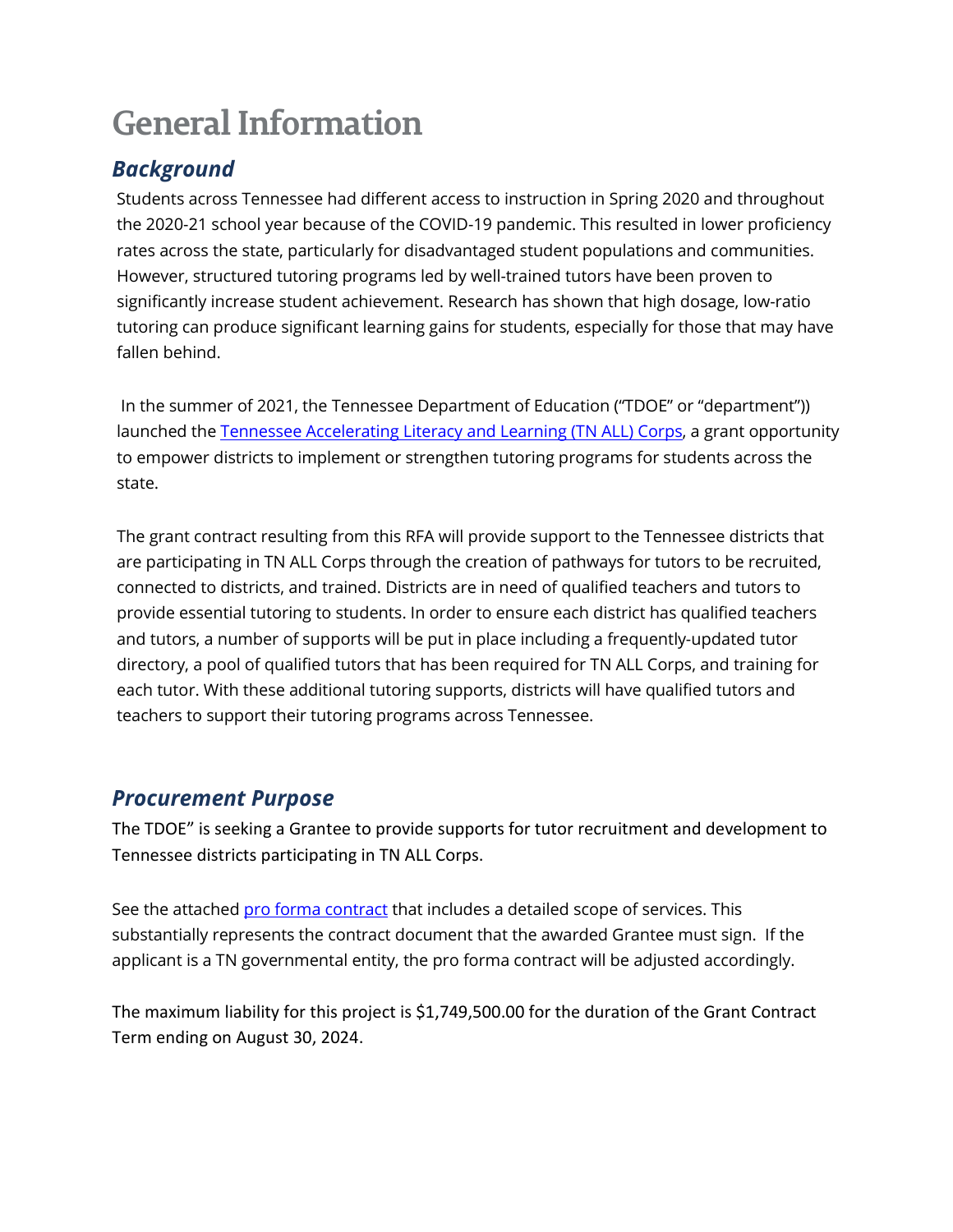## *Communications*

Applicants must direct communications concerning this request for applications to the following person designated as the solicitation coordinator:

Tess Yates, Chief of Staff Office of Academics 710 James Robertson Parkway Andrew Johnson Tower, 9<sup>th</sup> Floor Nashville, TN 37243 615.308.3928 Tess.Yates@tn.gov

# <span id="page-3-0"></span>**Review Process**

All complete application packages meeting the requirements and received by the department on or before the application deadline will be forwarded to a review committee. The committee will provide each application with a merit score based upon the review criteria and rubric. A copy of the scoring rubric can be found in  $Attachment A$ . The overall score will serve as the</u> basis for selection.

This request for applications by the department does not create rights, interests, or claims of entitlement in any applicant. The department reserves the right to reject any response. All contract award decisions are final. **All grant contracts are subject to the availability of funds and approval by state procurement offices.**

# <span id="page-3-1"></span>**Schedule**

| Event                                                        | Date       |
|--------------------------------------------------------------|------------|
| <b>RFA Released</b>                                          | 02/14/2022 |
| Deadline for written<br>questions to be submitted to<br>TDOE | 02/22/2022 |
| TDOE releases responses to<br>written questions              | 02/25/2022 |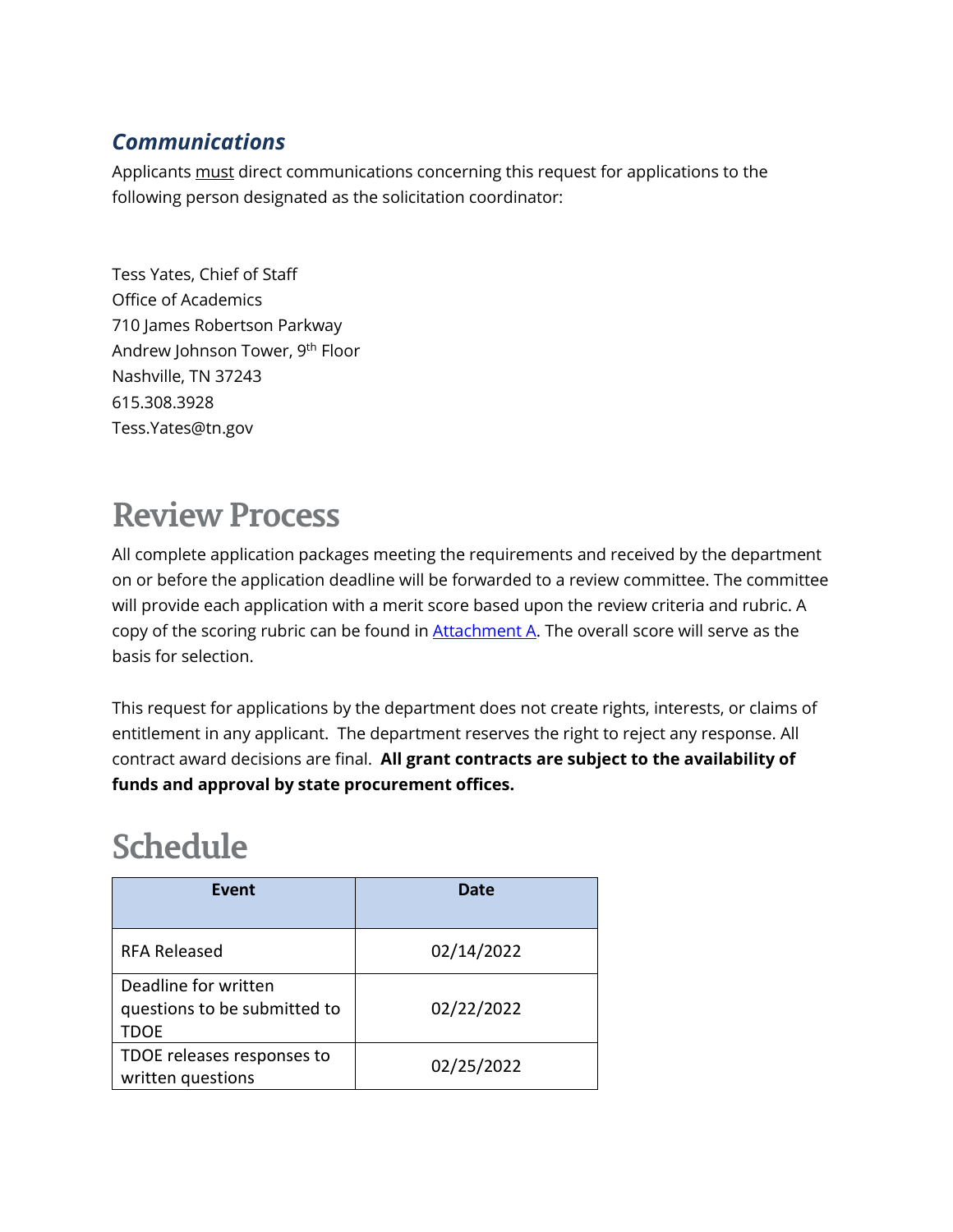| <b>Application Deadline</b>                                    | 02/28/2022 |
|----------------------------------------------------------------|------------|
| <b>State Completes Technical</b><br><b>Response Evaluation</b> | 03/01/2022 |
| Notice of Intent to Award                                      | 03/04/202  |
| Contractor signature<br>deadline                               | 03/11/2022 |
| <b>Proposed Contract Start Date</b>                            | 03/14/2022 |

# <span id="page-4-0"></span>**Application Procedures**

The application must be completed and submitted via email to [Tess.Yates@tn.gov](mailto:Tess.Yates@tn.gov) by **5:00pm, Central on February 25, 2022. Paper copies of this application will not be accepted.**

### **Steps to submitting an application:**

- 1. Address all application components in sequential order.
- 2. Clearly label each section (i.e., general, technical, budget).
- 3. Ensure it is clear which items the response corresponds with.
- 4. Submit application in one PDF.
- 5. Email PDF document by the response deadline.

# <span id="page-4-1"></span>**Application Components**

## *Mandatory Requirements (Pass/Fail)*

| Section A- Mandatory Requirement Items                                                                                                                                                   | Pass/Fail |
|------------------------------------------------------------------------------------------------------------------------------------------------------------------------------------------|-----------|
| The Response must be delivered to the State no later than the Response Deadline<br>specified in the RFA Schedule of Events and must include all application components.                  |           |
| The Technical Response and the Cost Proposal documentation must be submitted as<br>one PDF document. The Technical Response must NOT contain cost or pricing<br>information of any type. |           |
| The Technical Response must NOT contain any restrictions of the rights of the State or<br>other qualification of the response.                                                           |           |
| A Respondent must NOT submit alternate responses                                                                                                                                         |           |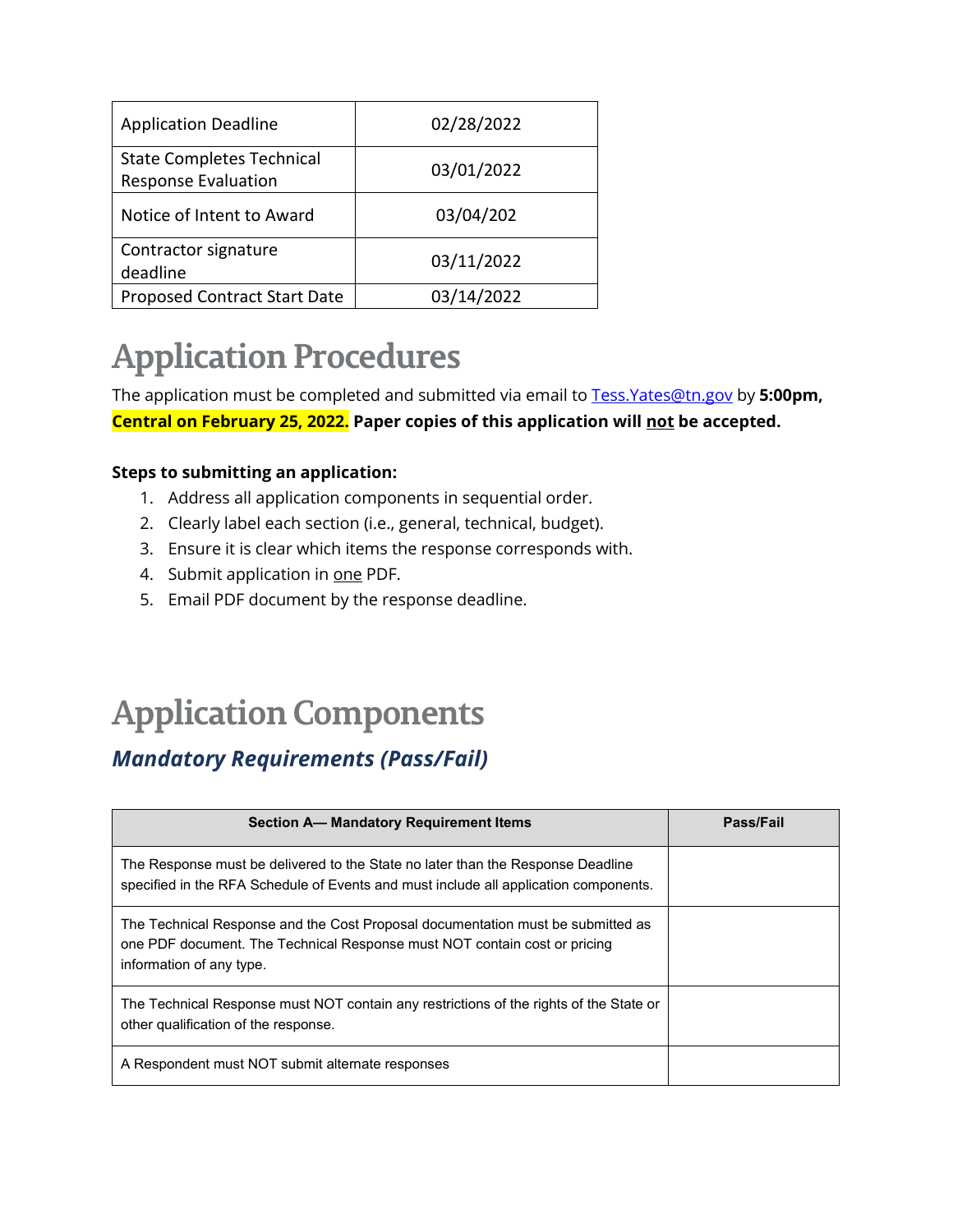| A Respondent must NOT submit multiple responses in different forms (as a prime and<br>a subcontractor)                                                                                                                                                                                                     |  |
|------------------------------------------------------------------------------------------------------------------------------------------------------------------------------------------------------------------------------------------------------------------------------------------------------------|--|
| Provide a statement, based upon reasonable inquiry, of whether the Respondent or<br>any individual who shall cause to deliver goods or perform services under the contract<br>has a possible conflict of interest (e.g., employment by the State of Tennessee) and, if<br>so, the nature of that conflict. |  |
| NOTE: Any questions of conflict of interest shall be solely within the discretion of the<br>State, and the State reserves the right to cancel any award.                                                                                                                                                   |  |

## *Technical Response (105 Points)*

The applicant must address all general requirement items and provide, in sequence, the information and documentation as required. The evaluation team members will independently evaluate the responses and assign one score to this section. The Solicitation Coordinator will calculate the average of the evaluation team scores to determine the final score for this section.

<span id="page-5-0"></span>

| <b>Section of Application</b>                                                                                                                                                                                                                      | <b>Page Limits</b> | <b>Maximum</b><br><b>Points</b> |
|----------------------------------------------------------------------------------------------------------------------------------------------------------------------------------------------------------------------------------------------------|--------------------|---------------------------------|
|                                                                                                                                                                                                                                                    |                    |                                 |
| Cover Letter addressed to Tess Yates                                                                                                                                                                                                               | 1 page             | 5                               |
| Proposed Grantee Workplan                                                                                                                                                                                                                          | 5 pages            | 30                              |
| Proposed Recruitment Plan                                                                                                                                                                                                                          | 5 pages            | 20                              |
| Proposed Tutor Training Workplan                                                                                                                                                                                                                   | 2 Pages            | 20                              |
| Provide a cost proposal, signed and dated, with a total<br>maximum liability and a proposed cost for each line item in the<br>grant budget in Appendix A. Bids exceeding \$1,749,500.00<br>total for the Grant Contract Term will not be accepted. | 2 pages            | 30                              |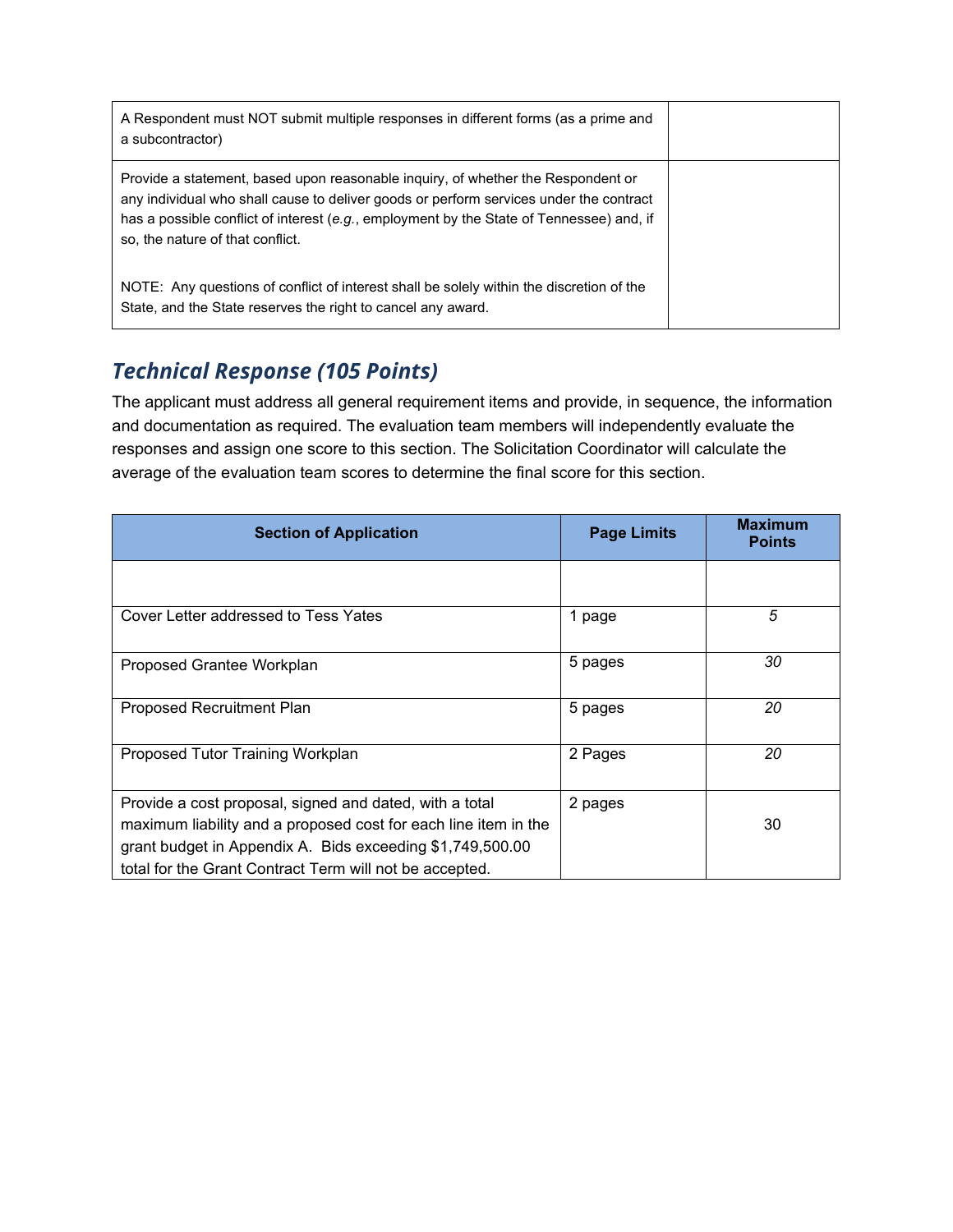### **Technical Response Rubric**

| <b>Component</b>                                                                                                                                                                                                                                                                                                                                                                                                                                                                                                                        | <b>Exemplary</b>                                                                                                           | <b>Proficient Evidence</b>                                                                                       | <b>Insufficient Evidence</b>                                                                  |
|-----------------------------------------------------------------------------------------------------------------------------------------------------------------------------------------------------------------------------------------------------------------------------------------------------------------------------------------------------------------------------------------------------------------------------------------------------------------------------------------------------------------------------------------|----------------------------------------------------------------------------------------------------------------------------|------------------------------------------------------------------------------------------------------------------|-----------------------------------------------------------------------------------------------|
|                                                                                                                                                                                                                                                                                                                                                                                                                                                                                                                                         |                                                                                                                            |                                                                                                                  |                                                                                               |
| Clear understanding of how to<br>Basic understanding of how to<br>support districts, especially with<br>support districts, especially with<br>new, complex initiatives aimed to<br>new, complex initiatives aimed to<br>accelerate student achievement.<br>accelerate student achievement.<br>Passion for district support and<br>Passion for district support and<br><b>Cover Letter</b><br>experience supporting districts is<br>experience supporting districts is<br>clear (3 examples)<br>referenced but not clear (1<br>example). |                                                                                                                            | Unclear understanding;<br>generic cover letter (1 point)                                                         |                                                                                               |
|                                                                                                                                                                                                                                                                                                                                                                                                                                                                                                                                         | (5 points)                                                                                                                 | (3 points)                                                                                                       |                                                                                               |
|                                                                                                                                                                                                                                                                                                                                                                                                                                                                                                                                         | Clear workplan that outlines<br>major milestones, deliverables,<br>and who would be responsible for<br>each action.        | Workplan outlines some<br>milestones, deliverables, and who<br>would be responsible for each<br>action.          | Workplan is not clear, does<br>not include clear deliverables<br>or who would be responsible. |
|                                                                                                                                                                                                                                                                                                                                                                                                                                                                                                                                         | Sufficient context is provided for<br>deliverables and major<br>milestones.                                                | Some context is provided for<br>deliverables and major milestones.                                               | Workplan does not reflect the<br>ability to manage multiple<br>priorities at the same time.   |
| <b>Proposed Grantee</b><br>Workplan                                                                                                                                                                                                                                                                                                                                                                                                                                                                                                     | Workplan reflects a thoughtful<br>and concrete implementation<br>timeline for district support.                            | Workplan reflects an<br>implementation timeline for district<br>support that does not support<br>districts well. | (0 points)                                                                                    |
|                                                                                                                                                                                                                                                                                                                                                                                                                                                                                                                                         | Workplan reflects the ability to<br>manage multiple priorities at the<br>same time.                                        | Workplan gives some indication to<br>the ability to manage multiple<br>priorities at the same time.              |                                                                                               |
|                                                                                                                                                                                                                                                                                                                                                                                                                                                                                                                                         | $(30$ points)                                                                                                              | $(15$ points)                                                                                                    |                                                                                               |
|                                                                                                                                                                                                                                                                                                                                                                                                                                                                                                                                         | Clear workplan that outlines<br>major milestones, deliverables,<br>and who would be responsible for<br>each action.        | Workplan outlines some<br>milestones, deliverables, and who<br>would be responsible for each<br>action.          | Workplan is not clear, does<br>not include clear deliverables<br>or who would be responsible. |
|                                                                                                                                                                                                                                                                                                                                                                                                                                                                                                                                         | Workplan references 3 or more<br>Workplan references 1-2 strategies<br>to recruit tutors.<br>strategies to recruit tutors. |                                                                                                                  | No reference to strategies to<br>recruit tutors                                               |
| <b>Proposed</b><br><b>Recruitment Plan</b>                                                                                                                                                                                                                                                                                                                                                                                                                                                                                              | Workplan reflects a thoughtful<br>and concrete implementation<br>timeline for recruiting tutors.                           | Workplan reflects some stages of<br>content development,<br>communications, and/or tutor                         | Workplan does not reflect the<br>ability to manage multiple<br>priorities at the same time.   |
|                                                                                                                                                                                                                                                                                                                                                                                                                                                                                                                                         | Workplan reflects stages of<br>content development,<br>communications, and tutor<br>support.                               | support.<br>(10 points)                                                                                          | (0 points)                                                                                    |
|                                                                                                                                                                                                                                                                                                                                                                                                                                                                                                                                         | $(20$ points)                                                                                                              |                                                                                                                  |                                                                                               |
| <b>Proposed Tutor</b><br><b>Training Workplan</b>                                                                                                                                                                                                                                                                                                                                                                                                                                                                                       | Clear workplan that outlines<br>major milestones, deliverables,<br>and who would be responsible for<br>each action.        | Workplan outlines some<br>milestones, deliverables, and who<br>would be responsible for each<br>action.          | Workplan is not clear, does<br>not include clear deliverables<br>or who would be responsible. |
|                                                                                                                                                                                                                                                                                                                                                                                                                                                                                                                                         | Workplan references 2-3<br>examples of previous, similar<br>projects.                                                      | Workplan references 1 example of<br>previous, similar projects.                                                  | No reference to previous or<br>similar projects.                                              |
|                                                                                                                                                                                                                                                                                                                                                                                                                                                                                                                                         |                                                                                                                            | Workplan reflects an<br>implementation timeline for tutor                                                        | Workplan does not reflect the<br>ability to manage multiple<br>priorities at the same time.   |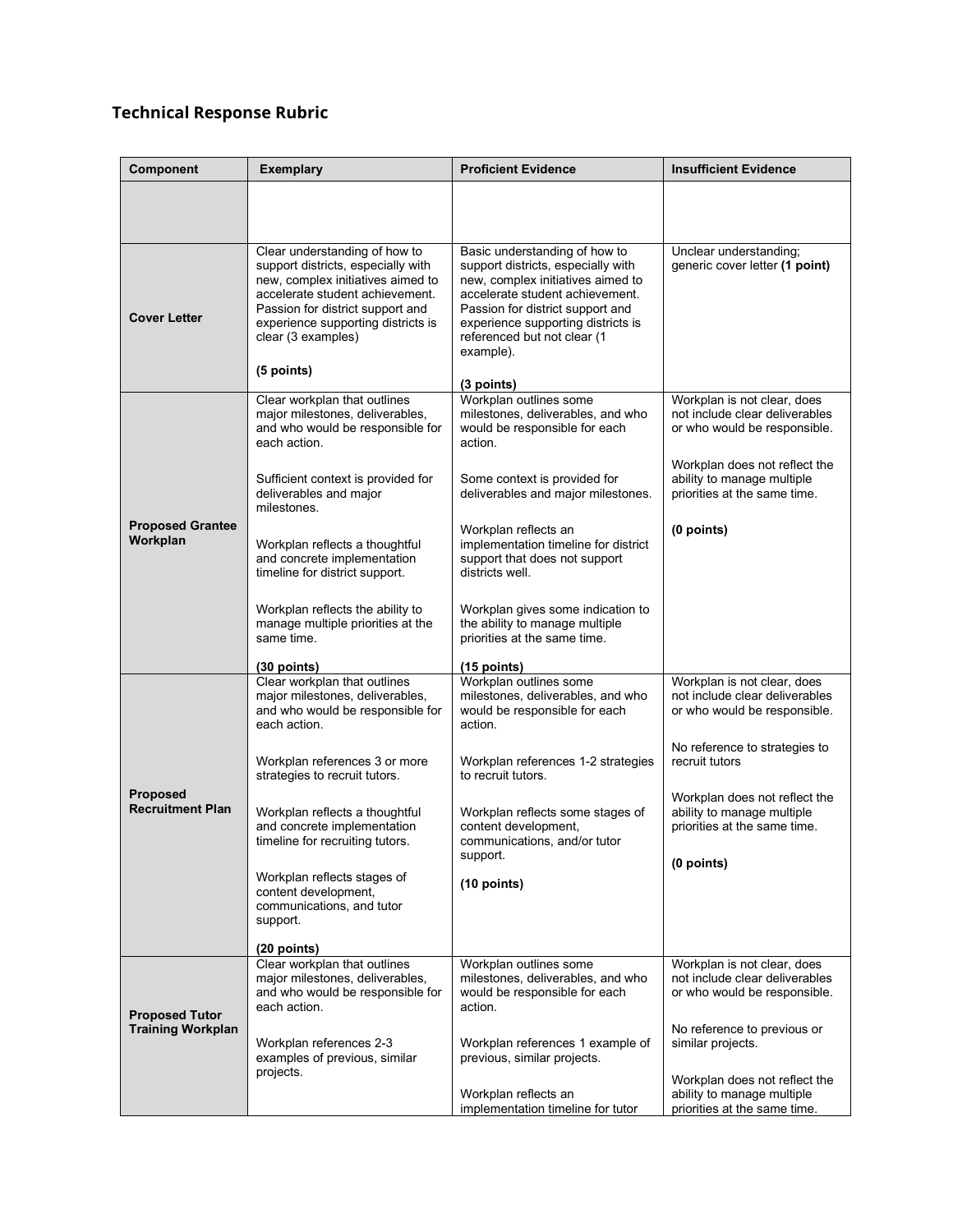|               | Workplan reflects a thoughtful<br>and concrete implementation<br>timeline for tutor training.<br>Workplan reflects stages of<br>content development,<br>communications, and tutor<br>support.<br>$(20$ points) | training that does not support<br>tutors well.<br>Workplan reflects some stages of<br>content development,<br>communications, and/or tutor<br>support.<br>$(10$ points) | (0 points)                                                                                           |
|---------------|----------------------------------------------------------------------------------------------------------------------------------------------------------------------------------------------------------------|-------------------------------------------------------------------------------------------------------------------------------------------------------------------------|------------------------------------------------------------------------------------------------------|
|               | Budget is clear in outlining<br>expenditures across fiscal years<br>(from 7/1 to 6/30 annually) and<br>rationale for each expenditure.                                                                         | Budget shows expenditures across<br>fiscal years (from 7/1 to 6/30<br>annually) and has rationales for<br>some expenditures.                                            | Budget is not clear, does not<br>align to the grant objectives, or<br>exceeds the maximum liability. |
| <b>Budget</b> | All budget items are aligned to<br>items noted in Appendix B and<br>the proposed work plan, drawing<br>on past experience in order to<br>project a budget.                                                     | Most budget items are aligned to<br>items noted in Appendix B and the<br>proposed work plan, drawing on<br>industry standards in order to<br>project a budget.          | (0 points)                                                                                           |
|               | All proposed budget items are<br>allowable expenses for ESSER<br>dollar. Budget does not exceed<br>the maximum liability of the grant.                                                                         | All proposed budget items are<br>allowable expenses for ESSER<br>dollar. Budget does not exceed the<br>maximum liability of the grant.                                  |                                                                                                      |
|               | $(30$ points)                                                                                                                                                                                                  | $(30$ points)                                                                                                                                                           |                                                                                                      |

## <span id="page-7-0"></span>*Budget*

Applicants must submit an annual budget, using the budget template in [Appendix A,](https://docs.google.com/document/d/1r9d1oHlvFBk0nXaMLbtBvY22SwzEbVL8/edit#heading=h.tyjcwt) along with a budget narrative that covers expenses for the entire grant term.

The grants are administered as **reimbursement grant** contracts, meaning the grantee delivers services and is reimbursed for actual approved expenditures. Applicants should possess the fiscal capacity to manage the cash flow challenges presented by this type of grant process. **Grantees are encouraged to maintain two to three calendar months operating capital to provide programming between payment requests**.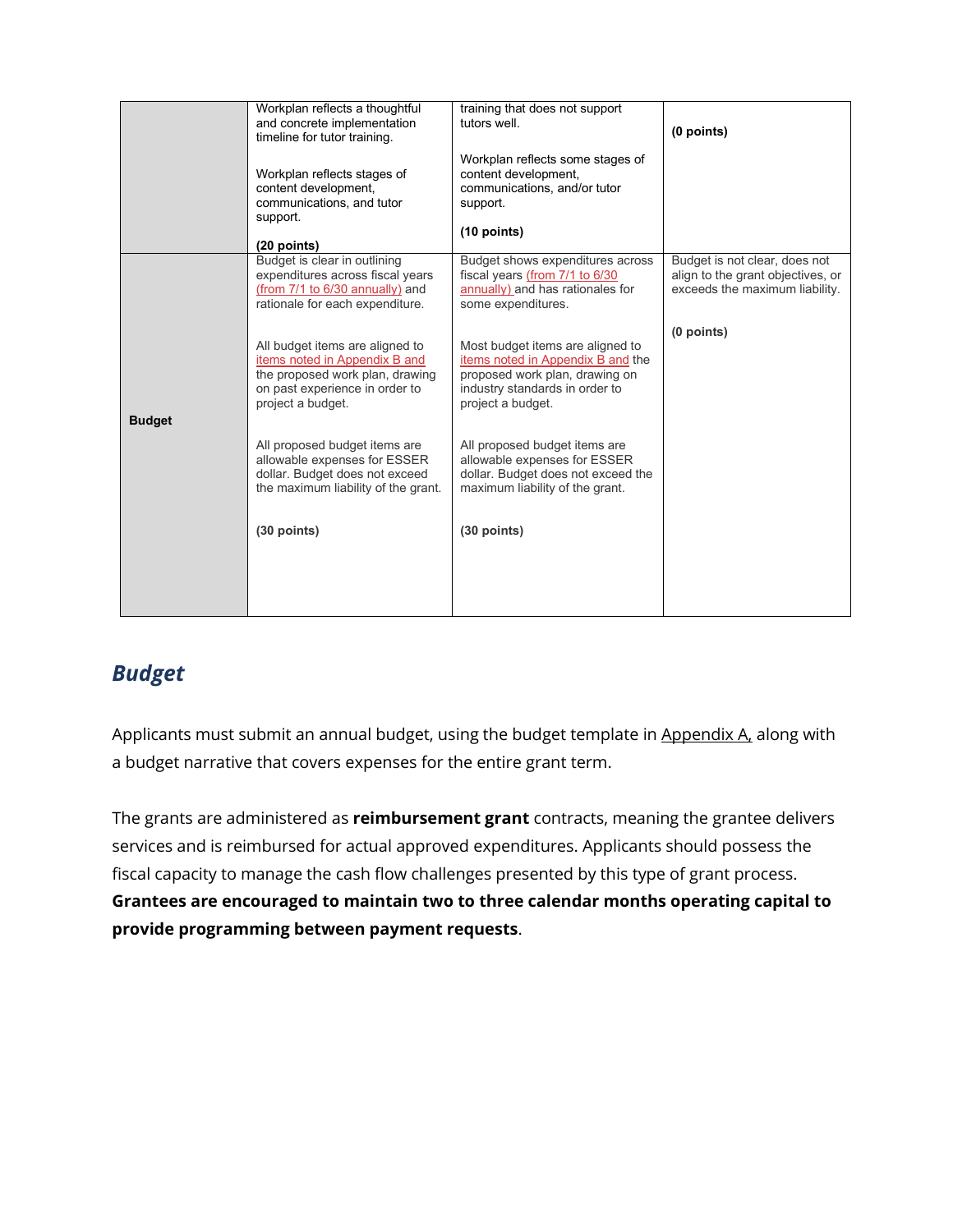| <b>GRANT BUDGET</b>                                                                              |                                    |                 |                      |                |
|--------------------------------------------------------------------------------------------------|------------------------------------|-----------------|----------------------|----------------|
| <b>Additional Identification Information As Necessary</b>                                        |                                    |                 |                      |                |
| The grant budget line-item amounts below shall be applicable only to expense incurred during the |                                    |                 |                      |                |
| following                                                                                        |                                    |                 |                      |                |
| <b>Applicable Period:</b>                                                                        |                                    |                 |                      |                |
| POLICY 03                                                                                        |                                    |                 |                      |                |
| Object                                                                                           | <b>EXPENSE OBJECT LINE-ITEM</b>    | <b>GRANT</b>    | <b>GRANTEE</b>       | <b>TOTAL</b>   |
| Line-item                                                                                        | <b>CATEGORY 1</b>                  | <b>CONTRACT</b> | <b>PARTICIPATION</b> | <b>PROJECT</b> |
| Reference                                                                                        |                                    |                 |                      |                |
| 1.2                                                                                              | Salaries, Benefits & Taxes         | 0.00            | 0.00                 | 0.00           |
| 4, 15                                                                                            | Professional Fee, Grant & Award 2  | 0.00            | 0.00                 | 0.00           |
| 5, 6, 7, 8, 9,                                                                                   | Supplies, Telephone, Postage &     |                 |                      |                |
| 10                                                                                               | Shipping, Occupancy, Equipment     |                 |                      |                |
|                                                                                                  | Rental & Maintenance, Printing &   |                 |                      |                |
|                                                                                                  | Publications                       | 0.00            | 0.00                 | 0.00           |
| 11.12                                                                                            | Travel, Conferences & Meetings     | 0.00            | 0.00                 | 0.00           |
| 13                                                                                               | Interest <sup>2</sup>              | 0.00            | 0.00                 | 0.00           |
| 14                                                                                               | Insurance                          | 0.00            | 0.00                 | 0.00           |
| 16                                                                                               | Specific Assistance To Individuals | 0.00            | 0.00                 | 0.00           |
| 17                                                                                               | Depreciation <sup>2</sup>          | 0.00            | 0.00                 | 0.00           |
| 18                                                                                               | Other Non-Personnel <sup>2</sup>   | 0.00            | 0.00                 | 0.00           |
| 20                                                                                               | Capital Purchase <sup>2</sup>      | 0.00            | 0.00                 | 0.00           |
| 22                                                                                               | <b>Indirect Cost</b>               | 0.00            | 0.00                 | 0.00           |
| 24                                                                                               | In-Kind Expense                    | 0.00            | 0.00                 | 0.00           |
| 25                                                                                               | <b>GRAND TOTAL</b>                 | 0.00            | 0.00                 | 0.00           |

**<sup>1</sup>** Each expense object line-item shall be defined by the Department of Finance and Administration Policy 03, *Uniform Reporting Requirements and Cost Allocation Plans for Subrecipients of Federal and State Grant Monies, Appendix A.* (posted on the Internet at: [http://www.tn.gov/finance/topic/fa-policyinfo\)](http://www.tn.gov/finance/topic/fa-policyinfo).

**<sup>2</sup>** Applicable detail follows this page if line-item is funded.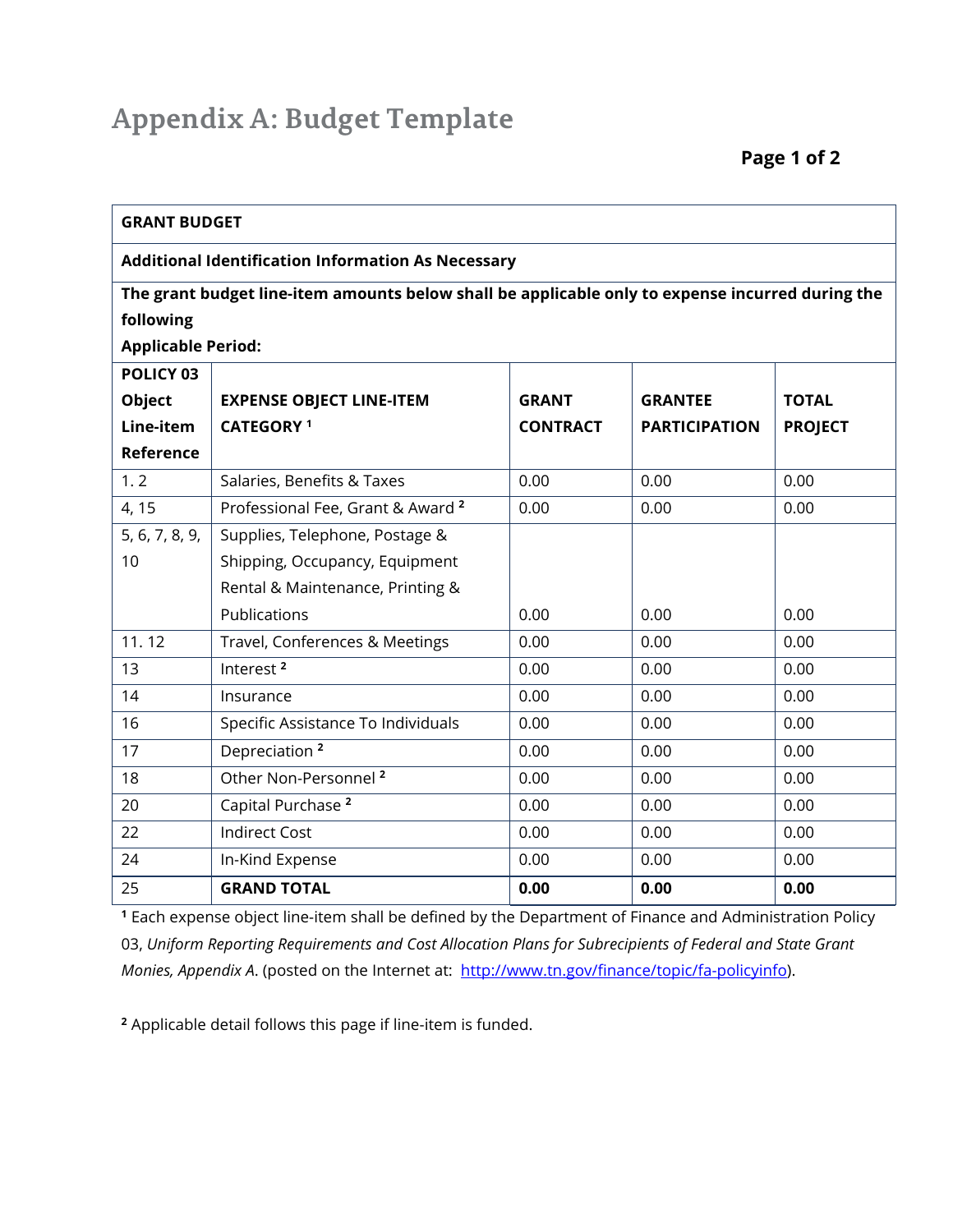#### **GRANT BUDGET LINE-ITEM DETAIL:**

| <b>PROFESSIONAL FEE, GRANT &amp; AWARD</b>              | <b>AMOUNT</b> |
|---------------------------------------------------------|---------------|
| Specific, Descriptive, Detail (Repeat Row As Necessary) | Amount        |
| <b>TOTAL</b>                                            | Amount        |

| <b>INTEREST</b>                                         | <b>AMOUNT</b> |
|---------------------------------------------------------|---------------|
| Specific, Descriptive, Detail (Repeat Row As Necessary) | Amount        |
| <b>TOTAL</b>                                            | Amount        |

| <b>DEPRECIATION</b>                                     | <b>AMOUNT</b> |
|---------------------------------------------------------|---------------|
| Specific, Descriptive, Detail (Repeat Row As Necessary) | Amount        |
| <b>TOTAL</b>                                            | Amount        |

| <b>OTHER NON-PERSONNEL</b>                              | <b>AMOUNT</b> |
|---------------------------------------------------------|---------------|
| Specific, Descriptive, Detail (Repeat Row As Necessary) | Amount        |
| <b>TOTAL</b>                                            | Amount        |

| <b>CAPITAL PURCHASE</b>                                 | <b>AMOUNT</b> |
|---------------------------------------------------------|---------------|
| Specific, Descriptive, Detail (Repeat Row As Necessary) | Amount        |
| <b>TOTAL</b>                                            | Amount        |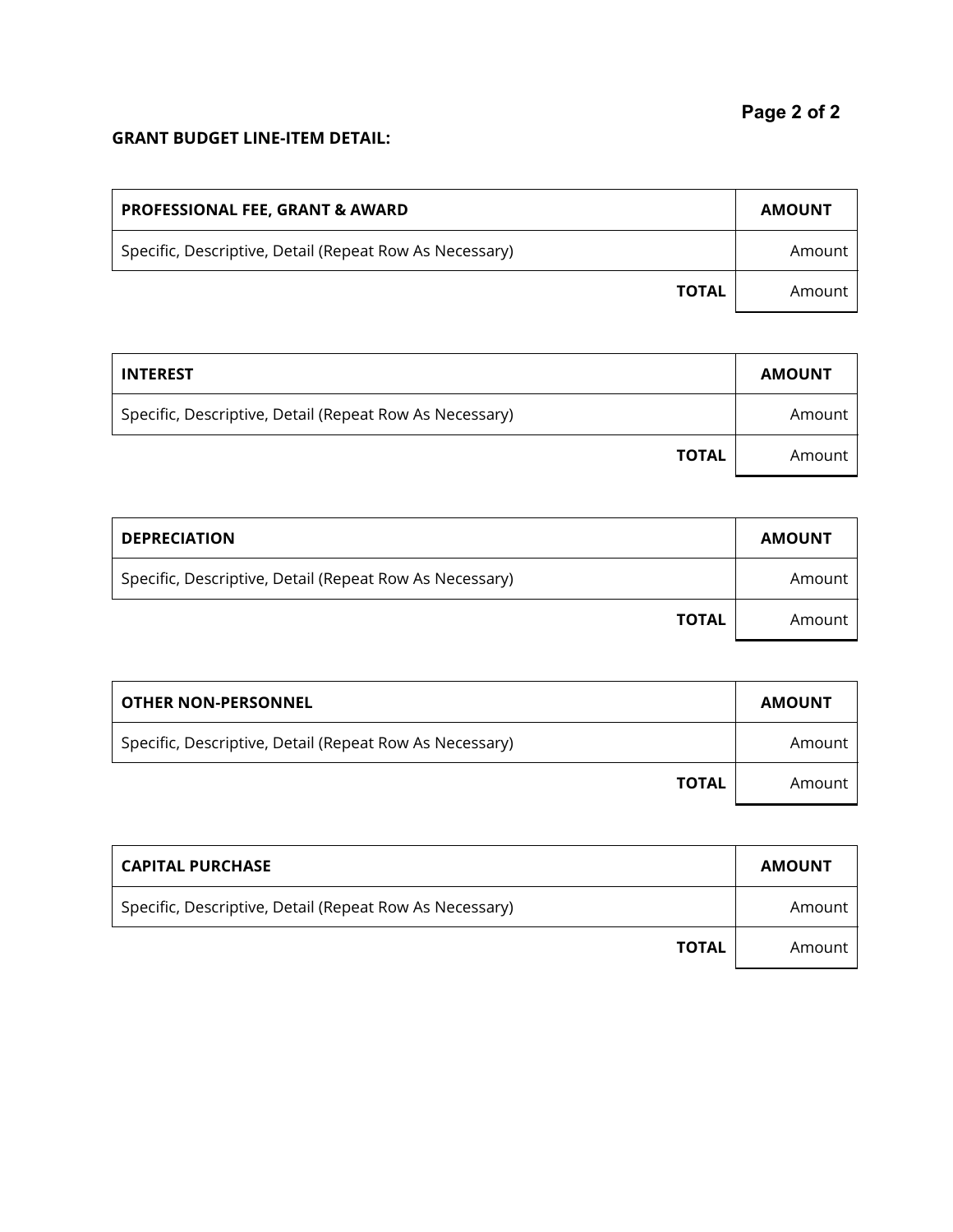## **Attachment B: Pro Forma Grant Contract**

#### **GRANT CONTRACT BETWEEN THE STATE OF TENNESSEE, DEPARTMENT OF EDUCATION AND GRANTEE NAME**

This Grant Contract, by and between the State of Tennessee, Department of Education, hereinafter referred to as the "State" and Contractor Legal Entity Name, hereinafter referred to as the "Grantee," is for the provision of TN ALL Corps Tutor Supports, as further defined in the "SCOPE OF SERVICES."

The Grantee is For-Profit Corporation or Non-Profit Corporation. Grantee Place of Incorporation or Organization: Location Grantee Edison Vendor ID # Number

#### **A. SCOPE OF SERVICES AND DELIVERABLES:**

- A.1. The Grantee shall provide all services and deliverables ("Scope") as required, described, and detailed in this Grant Contract.
- A.2. Definitions. For purposes of this Grant Contract, definitions shall be as follows and as set forth in the Grant Contract:
	- **a. Assessment ("Assessment" or "Assessments") -** any tool used to determine students' skills and knowledge in the targeted or desired area.
	- **b. Flexible Content ("Flexible Content")** Instructional materials, including assessments of learning, that can be housed in the State's learning management system and can be used to structure trainings using a variety of delivery methods, including in-person synchronous, virtual synchronous, and virtual asynchronous formats.
	- **c. High-Dosage, Low-Ratio Tutoring ("High-Dosage, Low-Ratio Tutoring")** a model of Tutoring where students receive significantly more minutes of instruction from teachers or trained Tutors, in the lowest possible ratio (no higher than 1:3), and as a part of or continuation of the regular school day and is delivered two to three times a week for at least thirty (30) minutes in duration.
	- **d. Open edX ("Open edX")**  an online learning management system that the State utilizes to store digital learning resources.
	- **e. Tennessee Accelerating Literacy and Learning Corps ("TN ALL Corps")** a statewide network of high-quality Tutors to assist LEAs, public charter schools, community partners, and parents in accelerating student learning and remediating student learning loss, and who may use the content developed in this Grant Contract.
	- **f. Tutor ("Tutor(s)" or "Tutoring")** someone who has been identified and hired by a school district to teach the lessons provided through the TN ALL Corps, but who is not or was not a certified or licensed teacher in Tennessee.
- A.3. Background: The Grantee shall provide a variety of Assessment and Tutoring supports and tools to districts to ensure that districts have the support and resources needed to implement the TN ALL Corps program and meet all requirements of the program.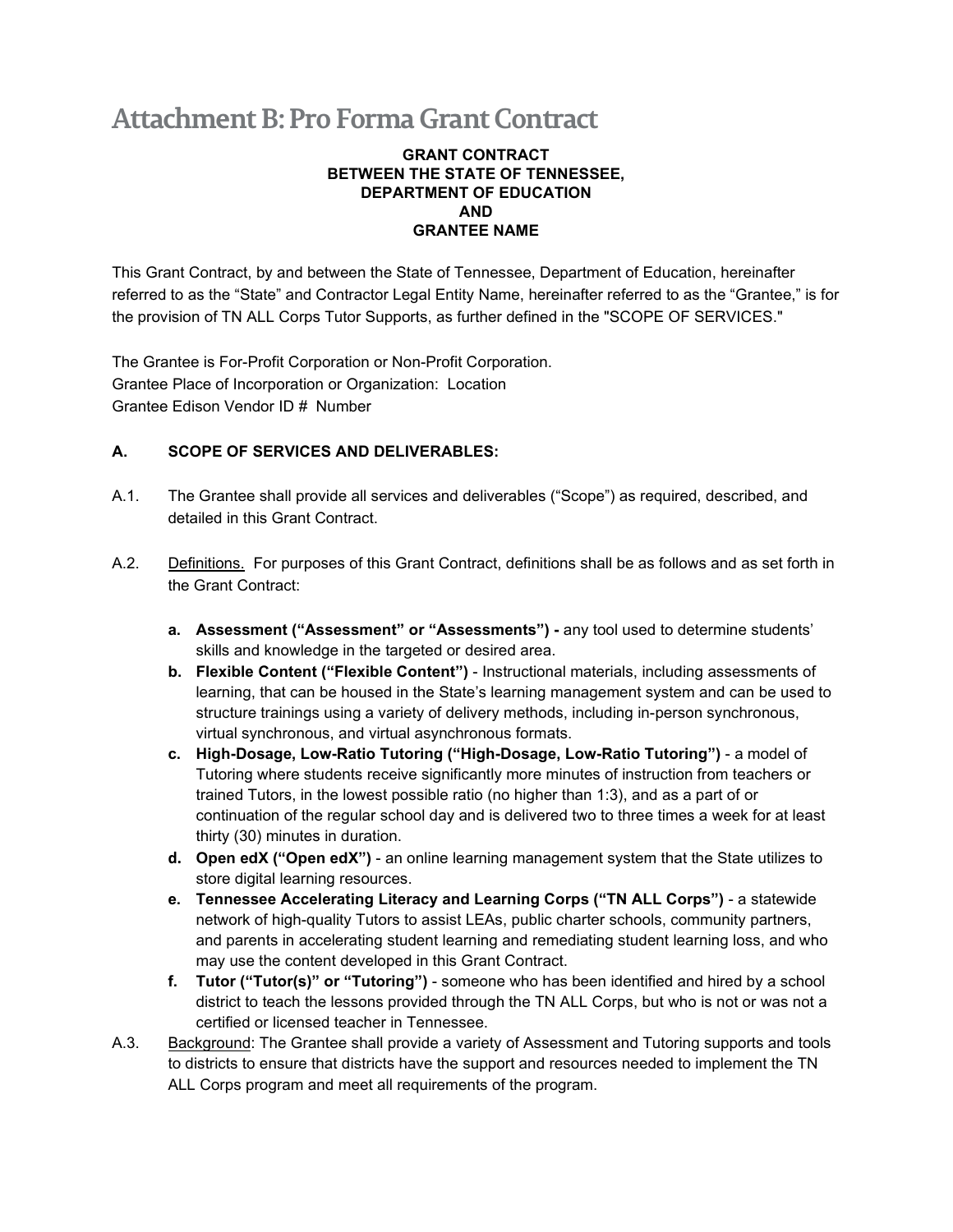- A.4. Directory: In order to ensure all districts can access high quality Tutoring partners, the State has created an initial Tutor provider directory that includes a current listing of community Tutoring providers and local volunteer Tutor corps. The current directory provides a searchable overview of the Tutor services including their location and Tutor availability. The Grantee shall provide the following:
	- a. Maintain this district resource by reaching out to community Tutoring providers, updating provider data, and work with the State to update and publish the provider directory quarterly
	- b. Develop a robust set of Tutor information for each provider by working with providers to gather a minimum of the following information: provider name, address, phone number, contact, services that are available, models that are available (for example, in- person Tutoring or online Tutoring), content areas, and Tutoring locations
	- c. Conduct statewide outreach in order to increase the providers within the directory
	- d. Provide technical support to providers wishing to use the directory
- A.5 Recruitment: In order to deliver TN ALL Corps Tutoring with fidelity, districts need additional qualified teachers and Tutors to meet the capacity of Tutoring services they require within their district. For the duration of the Grant Contract, the Grantee shall:
	- a. Conduct a talent recruitment analysis for identifying potential teachers and Tutor candidates, aligned to the requirements of TN ALL Corps Tutors, as specified by the **State**
	- b. Develop a report on identifying potential teacher and Tutor candidates. Report to include findings from the talent recruitment analysis and a proposed recruitment strategy
	- c. Conduct outreach to potential teachers and Tutor candidates about Tutoring opportunities including:
		- i. Electronic outreach to potential candidates
		- ii. Electronic or phone conversations with potential candidates to answer questions, provide information about the TN ALL Corps program and opportunities
		- iii. Sign interested candidates up through the recruitment portal
		- iv. Outreach and follow up metric to be determined by the Grantee and approved by the State
	- d. Create a recruitment website or portal. This recruitment website or portal shall contain the following:
		- i. Share information about TN ALL Corps teaching and Tutoring opportunities available in districts
		- ii. Provide available resources for interested TN ALL Corps teachers and/or Tutors
		- iii. Capture information from individuals interested in becoming teachers and/or **Tutors**
		- iv. Provide reports to the State on a weekly basis on teachers and/or Tutors that have entered information in the website or portal
		- v. Provide the State to 24/7 real-time access to submissions
	- e. Maintain the website or recruitment portal by updating information as needed
	- f. Provide technical assistance to individuals using the website or portal
	- g. Coordinate monthly meetings with State to analyze success metrics, risk mitigation, and challenges to success.
- A.6 Training: Develop Tutor training content that can be completed asynchronously for Tutor training:
	- a. The five modules shall cover the following topics:
		- i. Module 1: introduction to High-Dosage, Low-Ratio Tutoring, which shall cover basic principles of Tutoring and an overview of best practices in what makes a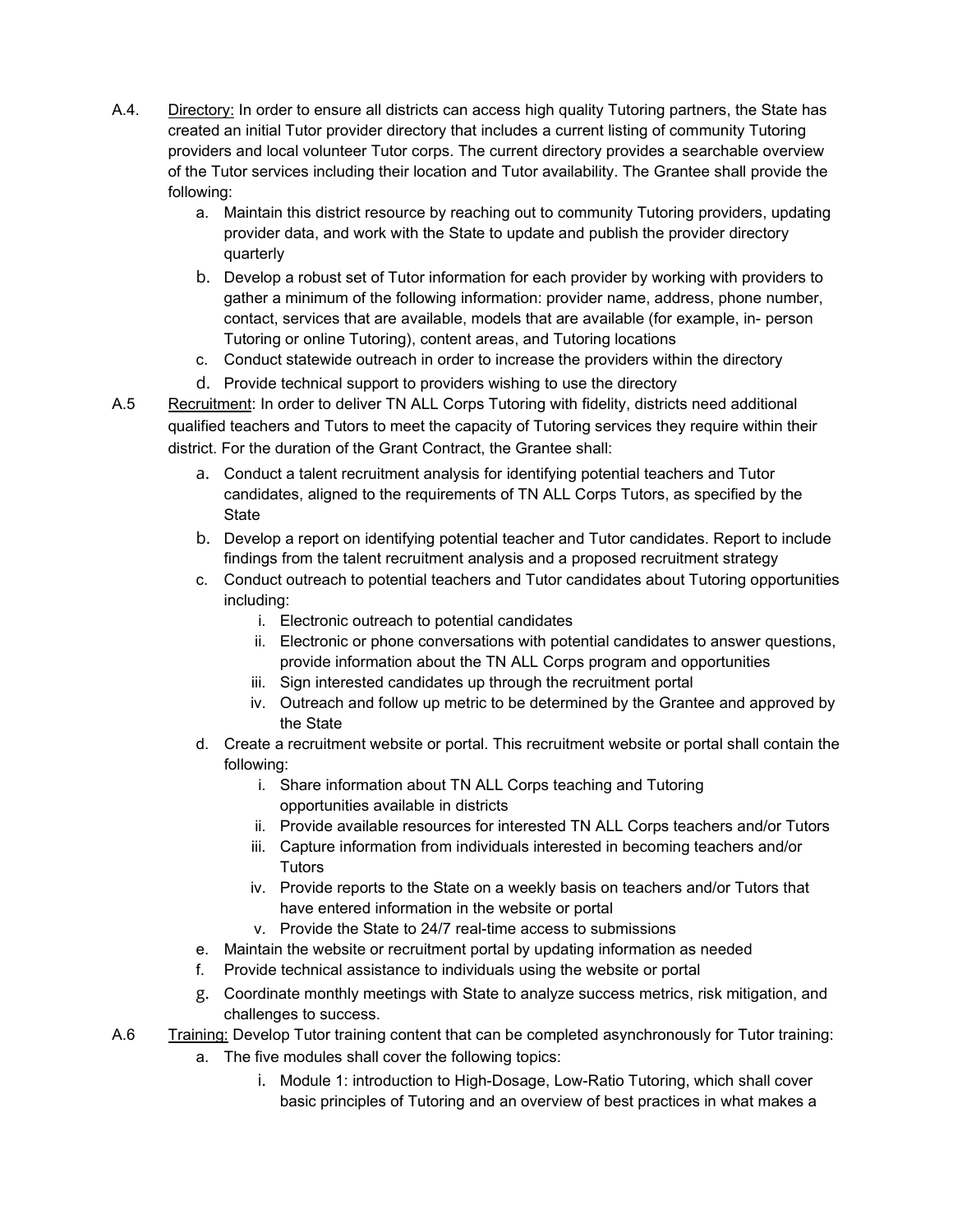successful Tutor. Content shall include setting routines and expectations, building strong relationships, and basic instructional principles.

- ii. Module 2: instructional practices for effective Tutoring, which shall focus on the best way to implement the instructional materials provided, including how to understand them, use them, and self-evaluate effectiveness.
- iii. Module 3: engagement strategies for small groups, which shall include how to effectively engage students individually, in groups of 2 or 3, and in groups of 4 or 5. Content shall include active vs. passive engagement, practices for effective questioning so students demonstrate mastery, and positive framing and affirmation.
- iv. Module 4: addressing the varied needs of learners, which shall include content specific to grade bands (grades K-2, 3-5, 6-8 and high school) as well as the specific supports provided to students with disabilities (students with IEPs or 504 plans), English Learners, students with Dyslexia, and students who are in Tier II and Tier III of RTI2. Content shall include how to use access points and scaffolds providing in daily Tutoring lessons.
- v. Module 5: checking for understanding and student mastery, which shall include how to ensure students master daily Tutoring content, reinforce understanding during the Tutor session, and how to re-direct misconceptions as well as how to use progress monitoring tools to adapt Tutor sessions.
- b. Each module shall include the following:
	- i. Checks for understanding throughout the lesson that participants must correctly answer in order to continue with the lesson. Checks for understanding should be auto-graded and failed mini-checks shall require the participant to re-start that section.
	- ii. Modules shall not be limited to written material to review but shall include multisensory opportunities for learning including model videos, interactive graphics and sample resources.
	- iii. Module assessments that are auto-graded and require a participant to demonstrate mastery on 80% of items to move to next module.
- c. Modules must be developed so they can be posted and accessed on Best for All Central to ensure easy access for districts to utilize across the state. The Grantee shall provide the modules to the State to load on Best for All Central.
	- i. The Grantee shall provide the State with a Flexible Content version of all content developed for the State. This must be compatible with the State's learning management system, Open edX.
- A.7. Incorporation of Federal Award Identification Worksheet. The federal award identification worksheet, which appears as Attachment D, is incorporated in this Grant Contract.

#### **B. TERM OF GRANT CONTRACT:**

This Grant Contract shall be effective on DATE ("Effective Date") and ending on August 31, 2024 ("Term"). The State shall have no obligation for goods or services provided by the Grantee prior to the Effective Date.

#### **C. PAYMENT TERMS AND CONDITIONS:**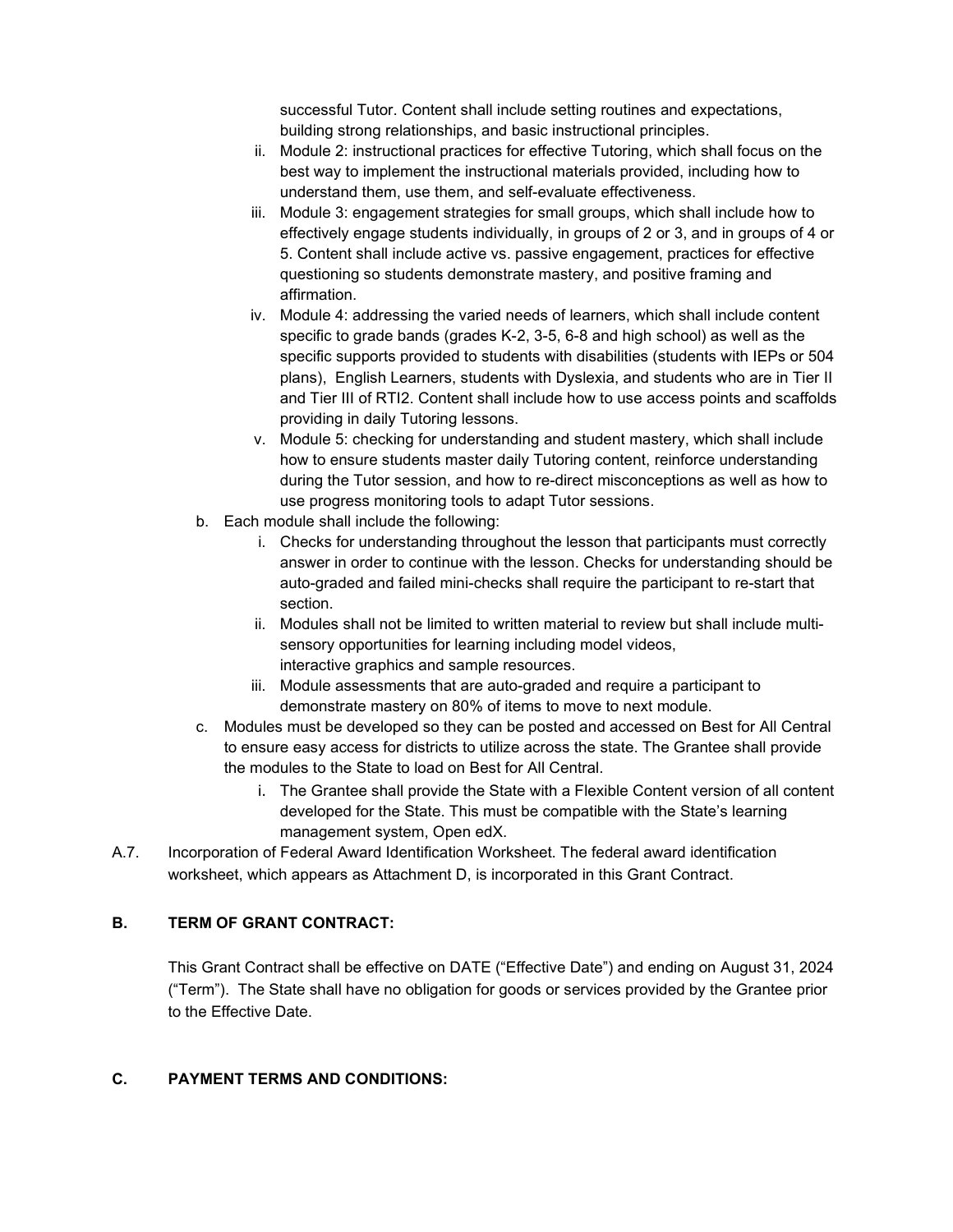- C.1. Maximum Liability. In no event shall the maximum liability of the State under this Grant Contract exceed one million, seven hundred forty nine thousand, five hundred dollars (\$1,749,500.00) ("Maximum Liability"). The Grant Budget, attached and incorporated hereto as Attachment A, shall constitute the maximum amount due the Grantee under this Grant Contract. The Grant Budget line-items include, but are not limited to, all applicable taxes, fees, overhead, and all other direct and indirect costs incurred or to be incurred by the Grantee.
- C.2. Compensation Firm. The Maximum Liability of the State is not subject to escalation for any reason unless amended. The Grant Budget amounts are firm for the Term and are not subject to escalation for any reason unless amended, except as provided in Section C.6.
- C.3. Payment Methodology. The Grantee shall be reimbursed for actual, reasonable, and necessary costs based upon the Grant Budget, not to exceed the Maximum Liability established in Section C.1. Upon progress toward the completion of the Scope, as described in Section A of this Grant Contract, the Grantee shall submit invoices prior to any reimbursement of allowable costs.
- C.4. Travel Compensation. Reimbursement to the Grantee for travel, meals, or lodging shall be subject to amounts and limitations specified in the "State Comprehensive Travel Regulations," as they are amended from time to time, and shall be contingent upon and limited by the Grant Budget funding for said reimbursement.
- C.5. Invoice Requirements. The Grantee shall invoice the State no more often than monthly, with all necessary supporting documentation, and present such to:

Pam Kimbrough, Business Manager Office of Academics and Instructional Strategy Tennessee Department of Education 710 James Robertson Parkway, 11<sup>th</sup> Floor Nashville, TN 37243 [Pam.Kimbrough@tn.gov](mailto:Pam.Kimbrough@tn.gov) (629) 255-5462

- a. Each invoice shall clearly and accurately detail all of the following required information (calculations must be extended and totaled correctly).
	- (1) Invoice/Reference Number (assigned by the Grantee).
	- (2) Invoice Date.
	- (3) Invoice Period (to which the reimbursement request is applicable).
	- (4) Grant Contract Number (assigned by the State).
	- (5) Grantor: Department of Education, Academics and Instructional Strategy.
	- (6) Grantor Number (assigned by the Grantee to the above-referenced Grantor).
	- (7) Grantee Name.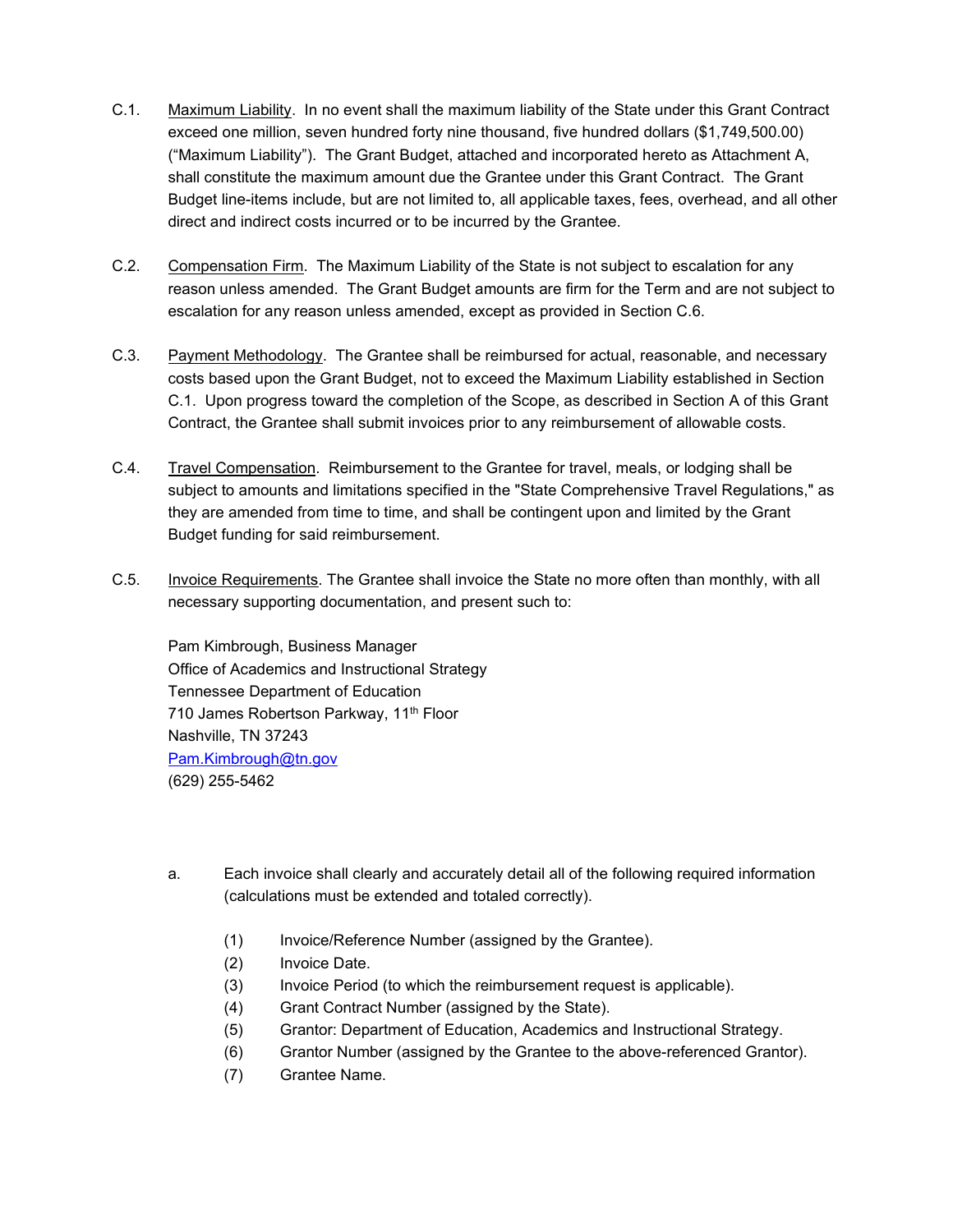- (8) Grantee Tennessee Edison Registration ID Number Referenced in Preamble of this Grant Contract.
- (9) Grantee Remittance Address.
- (10) Grantee Contact for Invoice Questions (name, phone, or fax).
- (11) Itemization of Reimbursement Requested for the Invoice Period— it must detail, at minimum, all of the following:
	- i. The amount requested by Grant Budget line-item (including any travel expenditure reimbursement requested and for which documentation and receipts, as required by "State Comprehensive Travel Regulations," are attached to the invoice).
	- ii. The amount reimbursed by Grant Budget line-item to date.
	- iii. The total amount reimbursed under the Grant Contract to date.
	- iv. The total amount requested (all line-items) for the Invoice Period.
- b. The Grantee understands and agrees to all of the following.
	- (1) An invoice under this Grant Contract shall include only reimbursement requests for actual, reasonable, and necessary expenditures required in the delivery of service described by this Grant Contract and shall be subject to the Grant Budget and any other provision of this Grant Contract relating to allowable reimbursements.
	- (2) An invoice under this Grant Contract shall not include any reimbursement request for future expenditures.
	- (3) An invoice under this Grant Contract shall initiate the timeframe for reimbursement only when the State is in receipt of the invoice, and the invoice meets the minimum requirements of this section C.5.
- C.6. Budget Line-items. Expenditures, reimbursements, and payments under this Grant Contract shall adhere to the Grant Budget. The Grantee may vary from a Grant Budget line-item amount by up to ten percent (10%) of the line-item amount, provided that any increase is off-set by an equal reduction of other line-item amount(s) such that the net result of variances shall not increase the total Grant Contract amount detailed by the Grant Budget. Any increase in the Grant Budget, grand total amounts shall require an amendment of this Grant Contract.
- C.7. Disbursement Reconciliation and Close Out. The Grantee shall submit any final invoice and a grant disbursement reconciliation report within sixty (60) days of the Grant Contract end date, in form and substance acceptable to the State.
	- a. If total disbursements by the State pursuant to this Grant Contract exceed the amounts permitted by Section C of this Grant Contract, the Grantee shall refund the difference to the State. The Grantee shall submit said refund with the final grant disbursement reconciliation report.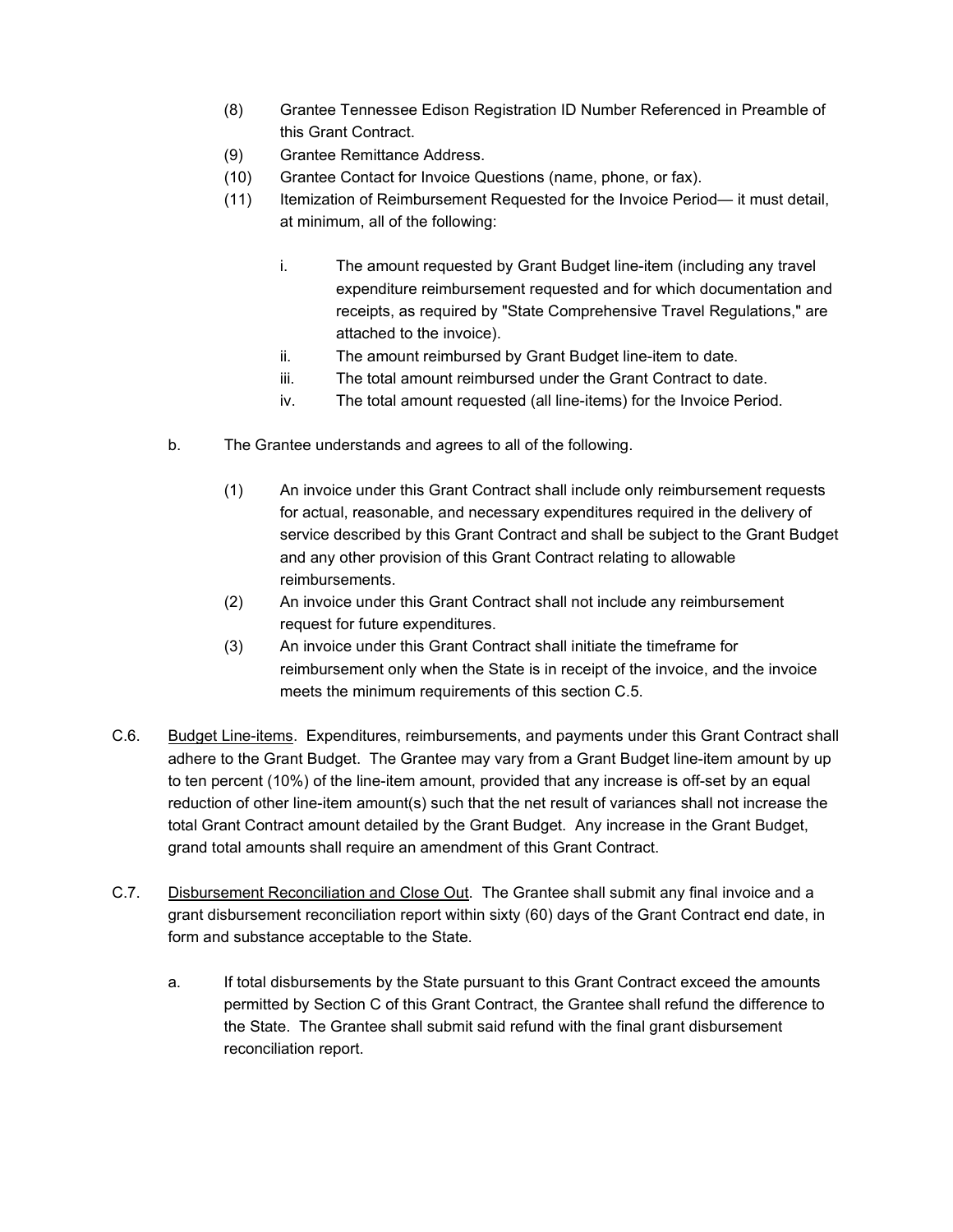- b. The State shall not be responsible for the payment of any invoice submitted to the state after the grant disbursement reconciliation report. The State will not deem any Grantee costs submitted for reimbursement after the grant disbursement reconciliation report to be allowable and reimbursable by the State, and such invoices will NOT be paid.
- c. The Grantee's failure to provide a final grant disbursement reconciliation report to the state as required shall result in the Grantee being deemed ineligible for reimbursement under this Grant Contract, and the Grantee shall be required to refund any and all payments by the state pursuant to this Grant Contract.
- d. The Grantee must close out its accounting records at the end of the contract period in such a way that reimbursable expenditures and revenue collections are NOT carried forward.
- C.8. Indirect Cost. Should the Grantee request reimbursement for indirect costs, the Grantee must submit to the State a copy of the indirect cost rate approved by the cognizant federal agency or the cognizant state agency, as applicable. The Grantee will be reimbursed for indirect costs in accordance with the approved indirect cost rate and amounts and limitations specified in the attached Grant Budget. Once the Grantee makes an election and treats a given cost as direct or indirect, it must apply that treatment consistently and may not change during the Term. Any changes in the approved indirect cost rate must have prior approval of the cognizant federal agency or the cognizant state agency, as applicable. If the indirect cost rate is provisional during the Term, once the rate becomes final, the Grantee agrees to remit any overpayment of funds to the State, and subject to the availability of funds the State agrees to remit any underpayment to the Grantee.
- C.9. Cost Allocation. If any part of the costs to be reimbursed under this Grant Contract are joint costs involving allocation to more than one program or activity, such costs shall be allocated and reported in accordance with the provisions of Department of Finance and Administration Policy Statement 03 or any amendments or revisions made to this policy statement during the Term.
- C.10. Payment of Invoice. A payment by the State shall not prejudice the State's right to object to or question any reimbursement, invoice, or matter in relation thereto. A payment by the State shall not be construed as acceptance of any part of the work or service provided or as approval of any amount as an allowable cost.
- C.11. Non-allowable Costs. Any amounts payable to the Grantee shall be subject to reduction for amounts included in any invoice or payment that are determined by the State, on the basis of audits or monitoring conducted in accordance with the terms of this Grant Contract, to constitute non-allowable costs.
- C.12. State's Right to Set Off. The State reserves the right to deduct from amounts that are or shall become due and payable to the Grantee under this Grant Contract or any other contract between the Grantee and the State of Tennessee under which the Grantee has a right to receive payment from the State.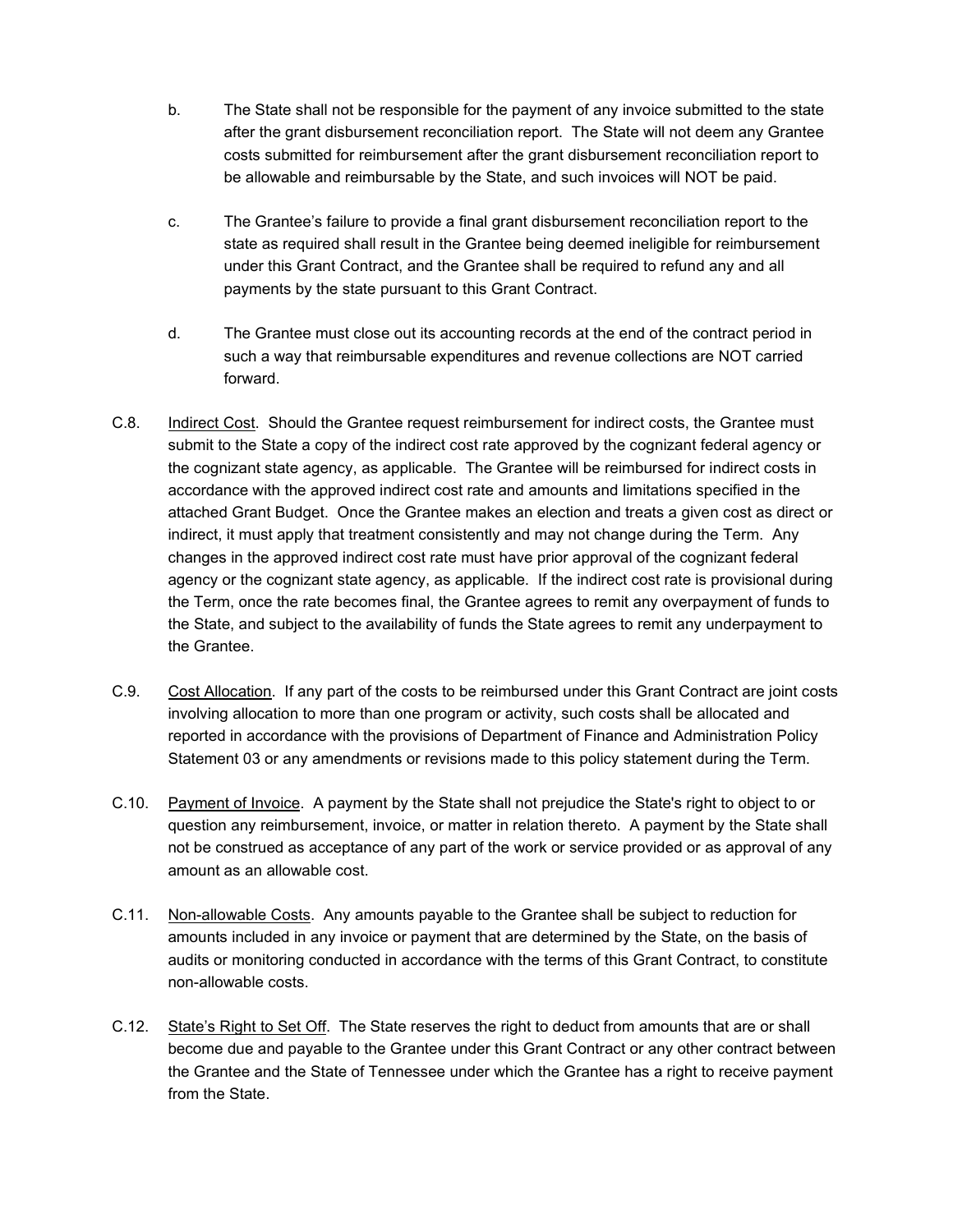- C.13. Prerequisite Documentation. The Grantee shall not invoice the State under this Grant Contract until the State has received the following, properly completed documentation.
	- a. The Grantee shall complete, sign, and present to the State an "Authorization Agreement for Automatic Deposit (ACH Credits) Form" provided by the State. By doing so, the Grantee acknowledges and agrees that, once this form is received by the State, all payments to the Grantee under this or any other grant contract will be made by automated clearing house ("ACH").
	- b. The Grantee shall complete, sign, and return to the State the State-provided W-9 form. The taxpayer identification number on the W-9 form must be the same as the Grantee's Federal Employer Identification Number or Social Security Number referenced in the Grantee's Edison registration information.

#### **D. STANDARD TERMS AND CONDITIONS:**

- D.1. Required Approvals. The State is not bound by this Grant Contract until it is signed by the parties and approved by appropriate officials in accordance with applicable Tennessee laws and regulations (depending upon the specifics of this Grant Contract, the officials may include, but are not limited to, the Commissioner of Finance and Administration, the Commissioner of Human Resources, and the Comptroller of the Treasury).
- D.2. Modification and Amendment. This Grant Contract may be modified only by a written amendment signed by all parties and approved by the officials who approved the Grant Contract and, depending upon the specifics of the Grant Contract as amended, any additional officials required by Tennessee laws and regulations (said officials may include, but are not limited to, the Commissioner of Finance and Administration, the Commissioner of Human Resources, and the Comptroller of the Treasury).
- D.3. Termination for Convenience. The State may terminate this Grant Contract without cause for any reason. A termination for convenience shall not be a breach of this Grant Contract by the State. The State shall give the Grantee at least thirty (30) days written notice before the effective termination date. The Grantee shall be entitled to compensation for authorized expenditures and satisfactory services completed as of the termination date, but in no event shall the State be liable to the Grantee for compensation for any service that has not been rendered. The final decision as to the amount for which the State is liable shall be determined by the State. The Grantee shall not have any right to any actual general, special, incidental, consequential, or any other damages whatsoever of any description or amount for the State's exercise of its right to terminate for convenience.
- D.4. Termination for Cause. If the Grantee fails to properly perform its obligations under this Grant Contract in a timely or proper manner, or if the Grantee violates any terms of this Grant Contract ("Breach Condition"), the State shall have the right to immediately terminate the Grant Contract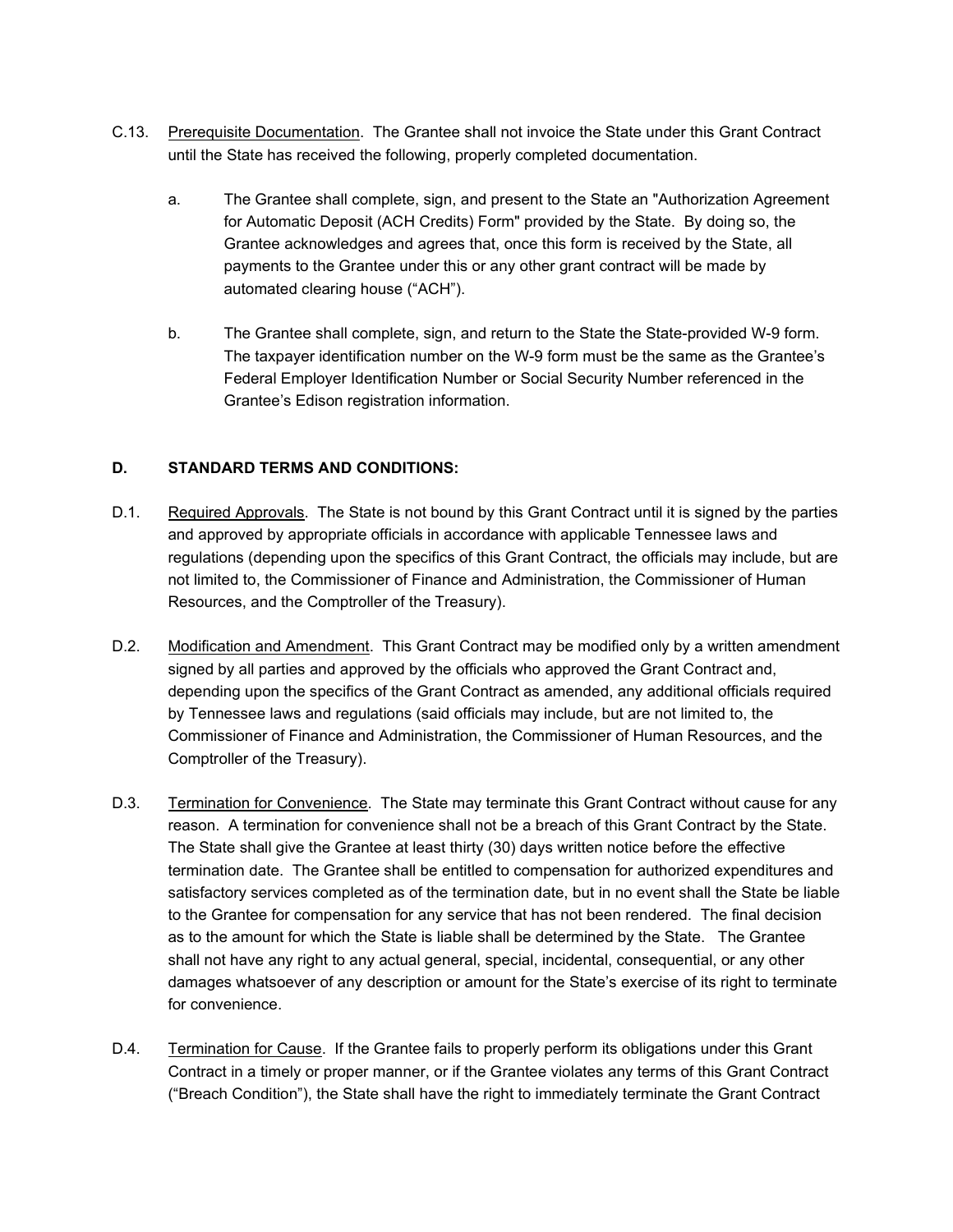and withhold payments in excess of compensation for completed services or provided goods. Notwithstanding the above, the Grantee shall not be relieved of liability to the State for damages sustained by virtue of any Breach Condition and the State may seek other remedies allowed at law or in equity for breach of this Grant Contract.

- D.5. Subcontracting. The Grantee shall not assign this Grant Contract or enter into a subcontract for any of the services performed under this Grant Contract without obtaining the prior written approval of the State. If such subcontracts are approved by the State, each shall contain, at a minimum, sections of this Grant Contract pertaining to "Conflicts of Interest," "Lobbying," "Nondiscrimination," "Public Accountability," "Public Notice," and "Records" (as identified by the section headings). Notwithstanding any use of approved subcontractors, the Grantee shall remain responsible for all work performed.
- D.6. Conflicts of Interest. The Grantee warrants that no part of the total Grant Contract Amount shall be paid directly or indirectly to an employee or official of the State of Tennessee as wages, compensation, or gifts in exchange for acting as an officer, agent, employee, subcontractor, or consultant to the Grantee in connection with any work contemplated or performed relative to this Grant Contract.

The Grantee acknowledges, understands, and agrees that this Grant Contract shall be null and void if the Grantee is, or within the past six months has been, an employee of the State of Tennessee or if the Grantee is an entity in which a controlling interest is held by an individual who is, or within the past six months has been, an employee of the State of Tennessee.

- D.7. Lobbying. The Grantee certifies, to the best of its knowledge and belief, that:
	- a. No federally appropriated funds have been paid or will be paid, by or on behalf of the undersigned, to any person for influencing or attempting to influence an officer or employee of an agency, a Member of Congress, an officer or employee of Congress, or an employee of a Member of Congress in connection with the awarding of any Federal contract, the making of any Federal grant, the making of any federal loan, the entering into of any cooperative agreement, and the extension, continuation, renewal, amendment, or modification of any federal contract, grant, loan, or cooperative agreement.
	- b. If any funds other than federally appropriated funds have been paid or will be paid to any person for influencing or attempting to influence an officer or employee of any agency, a Member of Congress, an officer or employee of Congress, or an employee of a Member of Congress in connection with this contract, grant, loan, or cooperative agreement, the Grantee shall complete and submit Standard Form-LLL, "Disclosure of Lobbying Activities,'' in accordance with its instructions.
	- c. The Grantee shall require that the language of this certification be included in the award documents for all sub-awards at all tiers (including subcontracts, sub-grants, and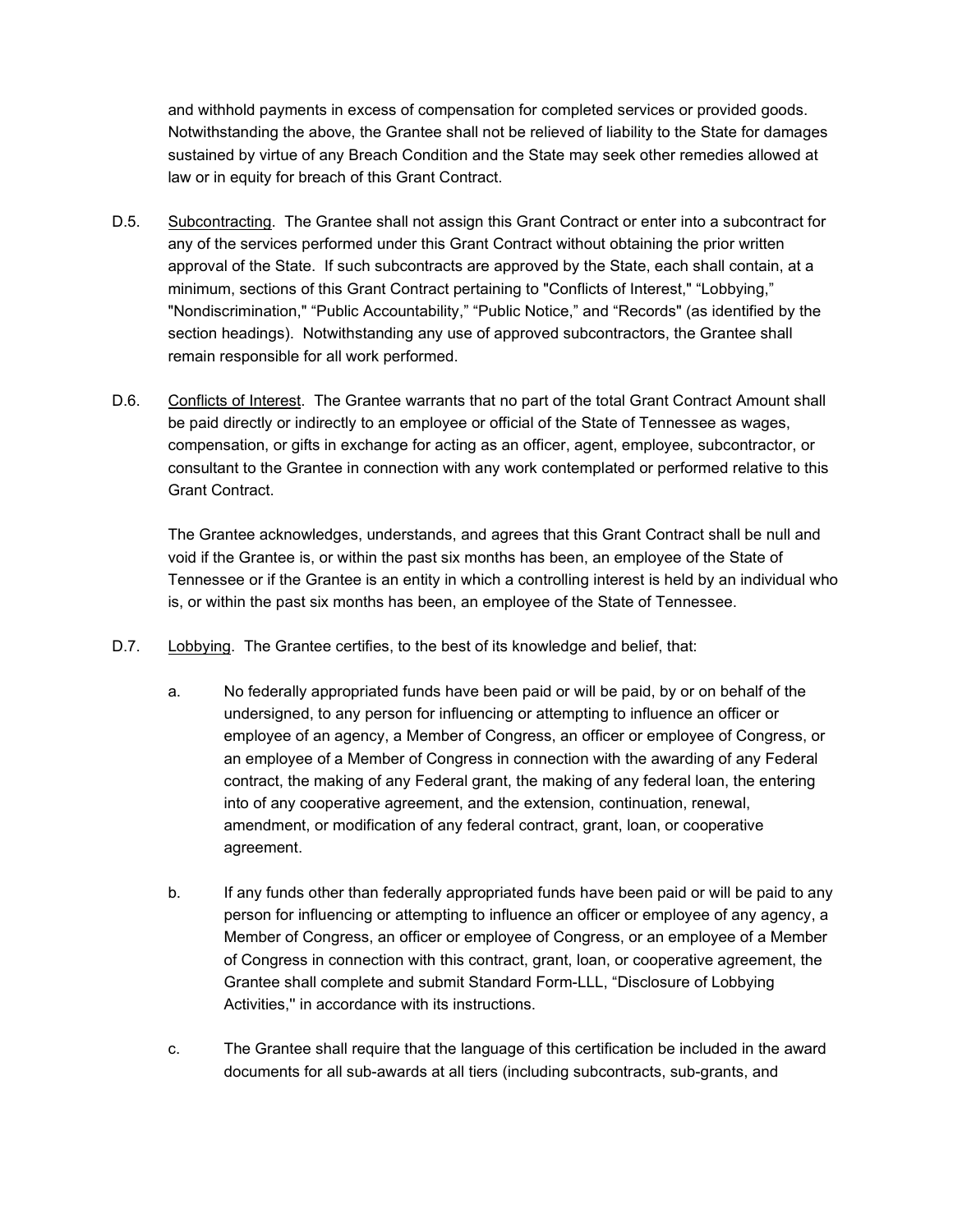contracts under grants, loans, and cooperative agreements) and that all subrecipients shall certify and disclose accordingly.

This certification is a material representation of fact upon which reliance was placed when this transaction was made or entered into and is a prerequisite for making or entering into this transaction imposed by 31 U.S.C. § 1352.

D.8. Communications and Contacts. All instructions, notices, consents, demands, or other communications required or contemplated by this Grant Contract shall be in writing and shall be made by certified, first class mail, return receipt requested and postage prepaid, by overnight courier service with an asset tracking system, or by email or facsimile transmission with recipient confirmation. All communications, regardless of method of transmission, shall be addressed to the respective party as set out below:

The State:

Dr. Lisa Coons, Chief Academic Officer Tennessee Department of Education 710 James Robertson Parkway Nashville, TN 37243 [Lisa.Coons@tn.gov](mailto:Lisa.Coons@tn.gov) Telephone # (615) 571-6145

The Grantee:

Grantee Contact Name & Title Grantee Name Address Email Address Telephone # Number FAX # Number

A change to the above contact information requires written notice to the person designated by the other party to receive notice.

All instructions, notices, consents, demands, or other communications shall be considered effectively given upon receipt or recipient confirmation as may be required.

D.9. Subject to Funds Availability. This Grant Contract is subject to the appropriation and availability of State or Federal funds. In the event that the funds are not appropriated or are otherwise unavailable, the State reserves the right to terminate this Grant Contract upon written notice to the Grantee. The State's right to terminate this Grant Contract due to lack of funds is not a breach of this Grant Contract by the State. Upon receipt of the written notice, the Grantee shall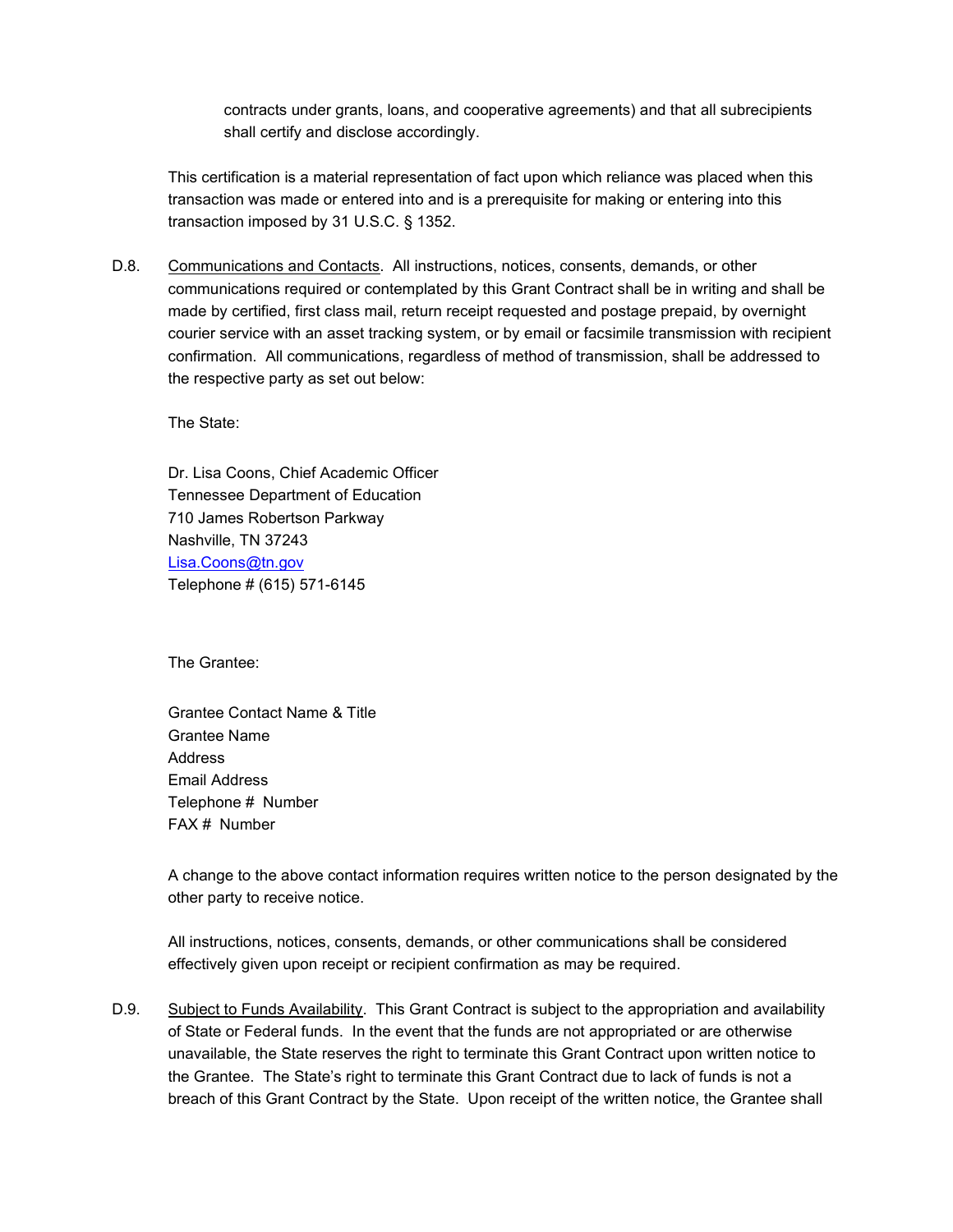cease all work associated with the Grant Contract. Should such an event occur, the Grantee shall be entitled to compensation for all satisfactory and authorized services completed as of the termination date. Upon such termination, the Grantee shall have no right to recover from the State any actual, general, special, incidental, consequential, or any other damages whatsoever of any description or amount.

- D.10. Nondiscrimination. The Grantee agrees that no person shall be excluded from participation in, be denied benefits of, or be otherwise subjected to discrimination in the performance of this Grant Contract or in the employment practices of the Grantee on the grounds of handicap or disability, age, race, color, religion, sex, national origin, or any other classification protected by Federal, Tennessee State constitutional, or statutory law. The Grantee shall, upon request, show proof of such nondiscrimination and shall post in conspicuous places, available to all employees and applicants, notices of nondiscrimination.
- D.11. HIPAA Compliance. The State and the Grantee shall comply with obligations under the Health Insurance Portability and Accountability Act of 1996 ("HIPAA"), Health Information Technology for Economic and Clinical Health ("HITECH") Act and any other relevant laws and regulations regarding privacy (collectively the "Privacy Rules"). The obligations set forth in this Section shall survive the termination of this Grant Contract.
	- a. The Grantee warrants to the State that it is familiar with the requirements of the Privacy Rules, and will comply with all applicable requirements in the course of this Grant Contract.
	- b. The Grantee warrants that it will cooperate with the State, including cooperation and coordination with State privacy officials and other compliance officers required by the Privacy Rules, in the course of performance of this Grant Contract so that both parties will be in compliance with the Privacy Rules.
	- c. The State and the Grantee will sign documents, including but not limited to business associate agreements, as required by the Privacy Rules and that are reasonably necessary to keep the State and the Grantee in compliance with the Privacy Rules. This provision shall not apply if information received or delivered by the parties under this Grant Contract is NOT "protected health information" as defined by the Privacy Rules, or if the Privacy Rules permit the parties to receive or deliver the information without entering into a business associate agreement or signing another document.
	- d. The Grantee will indemnify the State and hold it harmless for any violation by the Grantee or its subcontractors of the Privacy Rules. This includes the costs of responding to a breach of protected health information, the costs of responding to a government enforcement action related to the breach, and any fines, penalties, or damages paid by the State because of the violation.
- D.12. Public Accountability. If the Grantee is subject to Tenn. Code Ann. § 8-4-401 *et seq*., or if this Grant Contract involves the provision of services to citizens by the Grantee on behalf of the State,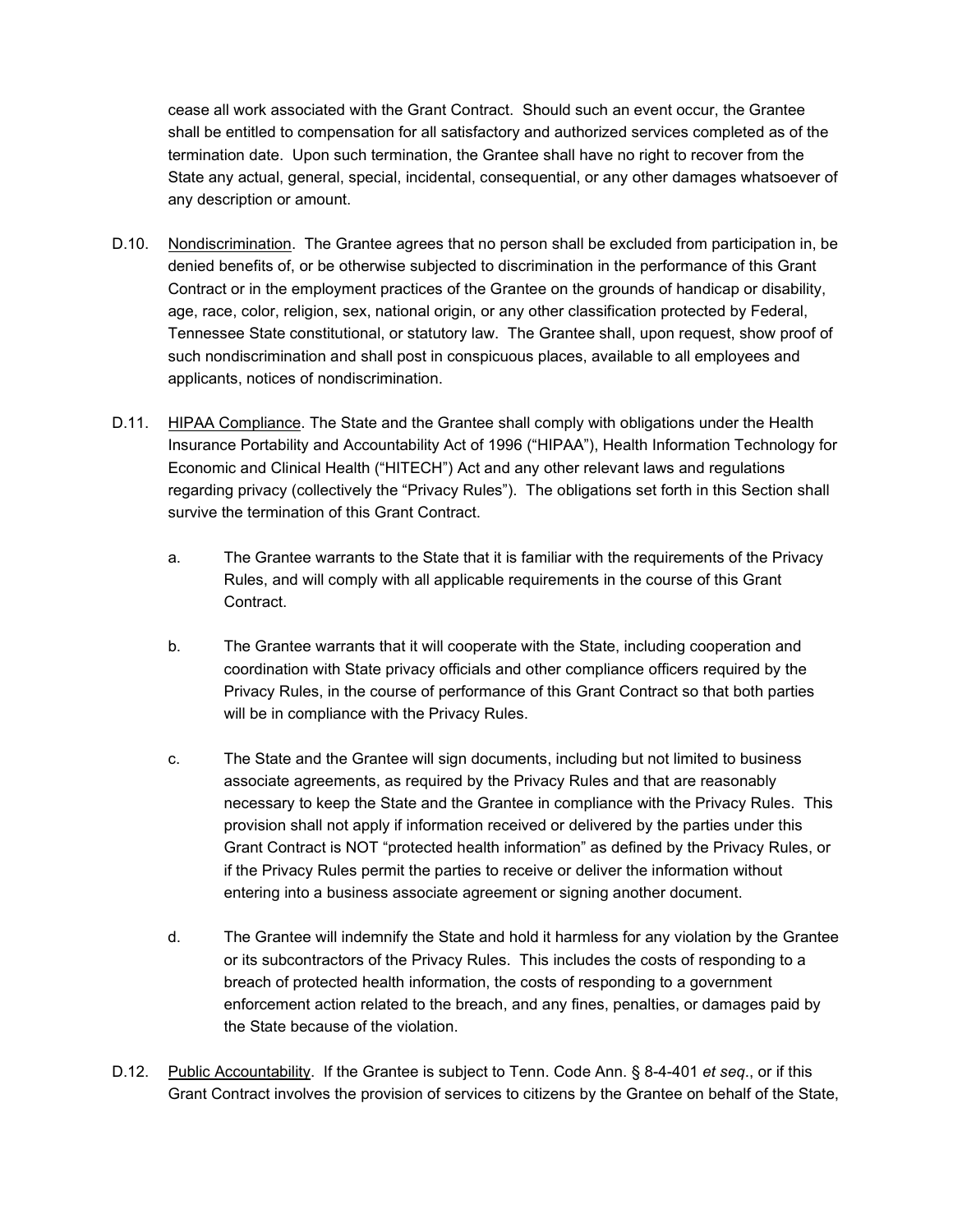the Grantee agrees to establish a system through which recipients of services may present grievances about the operation of the service program. The Grantee shall also display in a prominent place, located near the passageway through which the public enters in order to receive Grant supported services, a sign at least eleven inches (11") in height and seventeen inches (17") in width stating:

NOTICE: THIS AGENCY IS A RECIPIENT OF TAXPAYER FUNDING. IF YOU OBSERVE AN AGENCY DIRECTOR OR EMPLOYEE ENGAGING IN ANY ACTIVITY WHICH YOU CONSIDER TO BE ILLEGAL, IMPROPER, OR WASTEFUL, PLEASE CALL THE STATE COMPTROLLER'S TOLL-FREE HOTLINE: 1-800-232-5454.

The sign shall be on the form prescribed by the Comptroller of the Treasury. The Grantor State Agency shall obtain copies of the sign from the Comptroller of the Treasury, and upon request from the Grantee, provide Grantee with any necessary signs.

- D.13. Public Notice. All notices, informational pamphlets, press releases, research reports, signs, and similar public notices prepared and released by the Grantee in relation to this Grant Contract shall include the statement, "This project is funded under a Grant Contract with the State of Tennessee." All notices by the Grantee in relation to this Grant Contract shall be approved by the State.
- D.14. Licensure. The Grantee and its employees and all sub-grantees shall be licensed pursuant to all applicable federal, state, and local laws, ordinances, rules, and regulations and shall upon request provide proof of all licenses.
- D.15. Records. The Grantee and any approved subcontractor shall maintain documentation for all charges under this Grant Contract. The books, records, and documents of the Grantee and any approved subcontractor, insofar as they relate to work performed or money received under this Grant Contract, shall be maintained for a period of five (5) full years from the date of the final payment and shall be subject to audit at any reasonable time and upon reasonable notice by the Grantor State Agency, the Comptroller of the Treasury, or their duly appointed representatives.

The records shall be maintained in accordance with Financial Accounting Standards Board (FASB) Accounting Standards Codification, Public Company Accounting Oversight Board (PCAOB) Accounting Standards Codification, or Governmental Accounting Standards Board (GASB) Accounting Standards Codification, as applicable, and any related AICPA Industry Audit and Accounting guides.

In addition, documentation of grant applications, budgets, reports, awards, and expenditures will be maintained in accordance with U.S. Office of Management and Budget's *Uniform Administrative Requirements, Audit Requirements, and Cost Principles for Federal Awards*. The Grantee shall also comply with any recordkeeping and reporting requirements prescribed by the Tennessee Comptroller of the Treasury.

The Grantee shall establish a system of internal controls that utilize the COSO Internal Control - Integrated Framework model as the basic foundation for the internal control system. The Grantee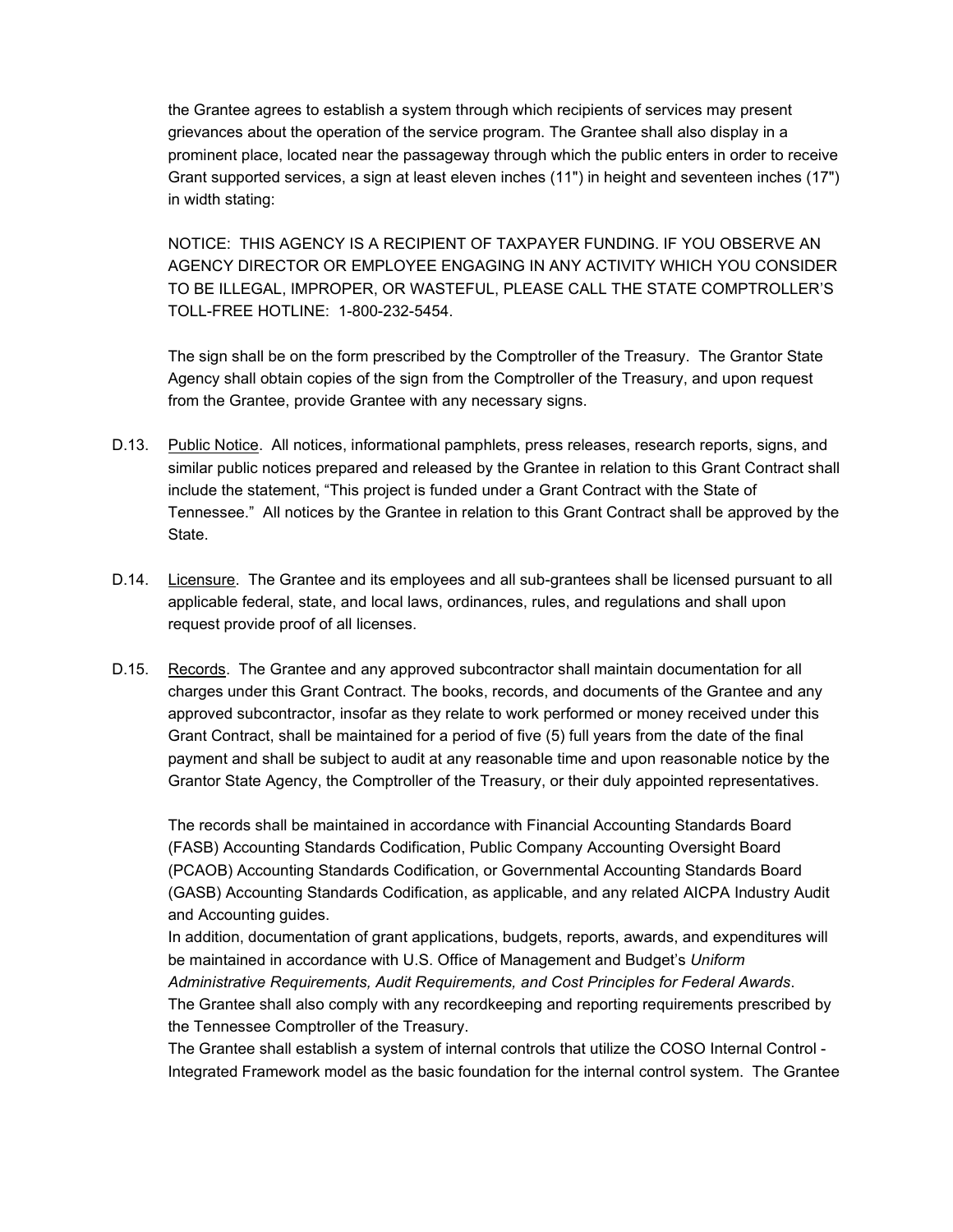shall incorporate any additional Comptroller of the Treasury directives into its internal control system.

Any other required records or reports which are not contemplated in the above standards shall follow the format designated by the head of the Grantor State Agency, the Central Procurement Office, or the Commissioner of Finance and Administration of the State of Tennessee.

- D.16. Monitoring. The Grantee's activities conducted and records maintained pursuant to this Grant Contract shall be subject to monitoring and evaluation by the State, the Comptroller of the Treasury, or their duly appointed representatives.
- D.17. Progress Reports. The Grantee shall submit brief, periodic, progress reports to the State as requested.
- D.18. Annual and Final Reports. The Grantee shall submit, within three (3) months of the conclusion of each year of the Term, an annual report. For grant contracts with a term of less than one (1) year, the Grantee shall submit a final report within three (3) months of the conclusion of the Term. For grant contracts with multiyear terms, the final report will take the place of the annual report for the final year of the Term. The Grantee shall submit annual and final reports to the Grantor State Agency. At minimum, annual and final reports shall include: (a) the Grantee's name; (b) the Grant Contract's Edison identification number, Term, and total amount; (c) a narrative section that describes the program's goals, outcomes, successes and setbacks, whether the Grantee used benchmarks or indicators to determine progress, and whether any proposed activities were not completed; and (d) other relevant details requested by the Grantor State Agency. Annual and final report documents to be completed by the Grantee shall appear on the Grantor State Agency's website or as an attachment to the Grant Contract.
- D.19. Audit Report. For purposes of this Section, pass-through entity means a non-federal entity that provides a subaward to a subrecipient to carry out part of a federal program. The Grantee shall provide audited financial statements to the Tennessee Comptroller of the Treasury ("Comptroller") if during the Grantee's fiscal year, the Grantee: (1) expends seven hundred fifty thousand dollars (\$750,000) or more in direct and indirect federal financial assistance and the State is a pass-through entity; (2) expends seven hundred fifty thousand dollars (\$750,000) or more in state funds from the State; or (3) expends seven hundred fifty thousand dollars (\$750,000) or more in federal financial assistance and state funds from the State, and the State is a pass-through entity.

At least ninety (90) days before the end of its fiscal year, the Grantee shall complete Attachment B to notify the State whether or not Grantee is subject to an audit. The Grantee should submit only one, completed document during the Grantee's fiscal year. Any Grantee that is subject to an audit and so indicates on Attachment B shall complete Attachment C. If the Grantee is subject to an audit, Grantee shall obtain the Comptroller's approval before engaging a licensed,

independent public accountant to perform the audit. The Grantee may contact the Comptroller for assistance identifying auditors.

The audit contract between the Grantee and the Auditor shall be on a contract form prescribed by the Comptroller. The Grantee shall be responsible for payment of fees for an audit prepared by a licensed, independent public accountant. Payment of the audit fees by the Grantee shall be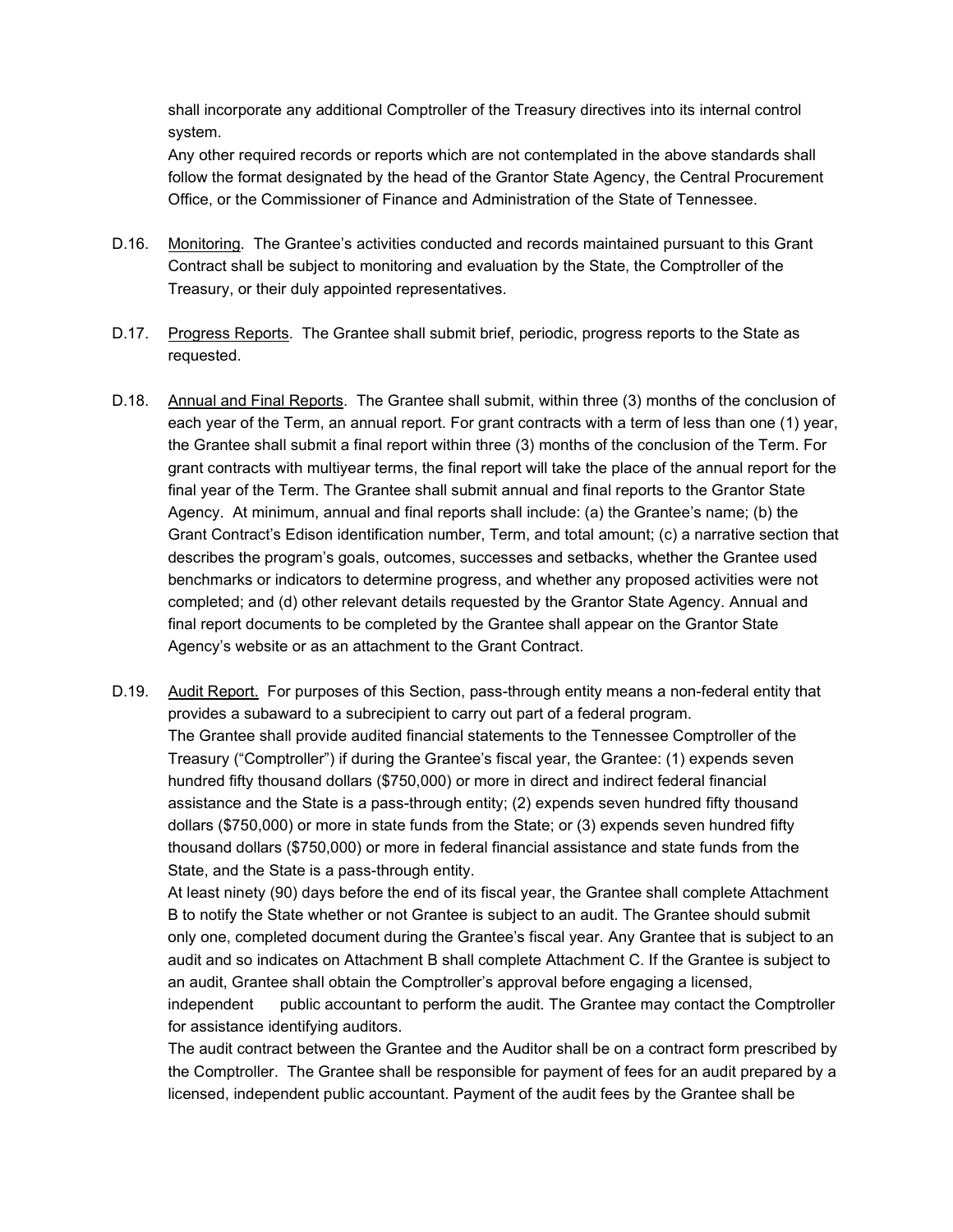subject to the provision relating to such fees contained within this Grant Contract. The Grantee shall be responsible for reimbursing the Comptroller for any costs of an audit prepared by the Comptroller.

All audits shall be performed in accordance with the Comptroller's requirements, as posted on its web site. When a federal single audit is required, the audit shall be performed in accordance with U.S. Office of Management and Budget's *Uniform Administrative Requirements, Cost Principles, and Audit Requirements for Federal Awards*.

A copy of the audit report shall be provided to the Comptroller by the licensed, independent public accountant. Audit reports shall be made available to the public. The Grantee shall also submit a copy of the Notice of Audit Report, Parent Child Form, and audit report to the State contact listed in D.8.

D.20. Procurement. If other terms of this Grant Contract allow reimbursement for the cost of goods, materials, supplies, equipment, or contracted services, such procurement shall be made on a competitive basis, including the use of competitive bidding procedures, where practical. The Grantee shall maintain documentation for the basis of each procurement for which reimbursement is paid pursuant to this Grant Contract. In each instance where it is determined that use of a competitive procurement method is not practical, supporting documentation shall include a written justification for the decision and for use of a non-competitive procurement. If the Grantee is a subrecipient, the Grantee shall comply with 2 C.F.R. §§ 200.317—200.326 when procuring property and services under a federal award.

The Grantee shall obtain prior approval from the State before purchasing any equipment under this Grant Contract.

For purposes of this Grant Contract, the term "equipment" shall include any article of nonexpendable, tangible, personal property having a useful life of more than one year and an acquisition cost which equals or exceeds five thousand dollars (\$5,000.00).

- D.21. Strict Performance. Failure by any party to this Grant Contract to insist in any one or more cases upon the strict performance of any of the terms, covenants, conditions, or provisions of this agreement shall not be construed as a waiver or relinquishment of any such term, covenant, condition, or provision. No term or condition of this Grant Contract shall be held to be waived, modified, or deleted except by a written amendment signed by the parties hereto.
- D.22. Independent Contractor. The parties shall not act as employees, partners, joint venturers, or associates of one another in the performance of this Grant Contract. The parties acknowledge that they are independent contracting entities and that nothing in this Grant Contract shall be construed to create a principal/agent relationship or to allow either to exercise control or direction over the manner or method by which the other transacts its business affairs or provides its usual services. The employees or agents of one party shall not be deemed or construed to be the employees or agents of the other party for any purpose whatsoever.

The Grantee, being an independent contractor and not an employee of the State, agrees to carry adequate public liability and other appropriate forms of insurance, including adequate public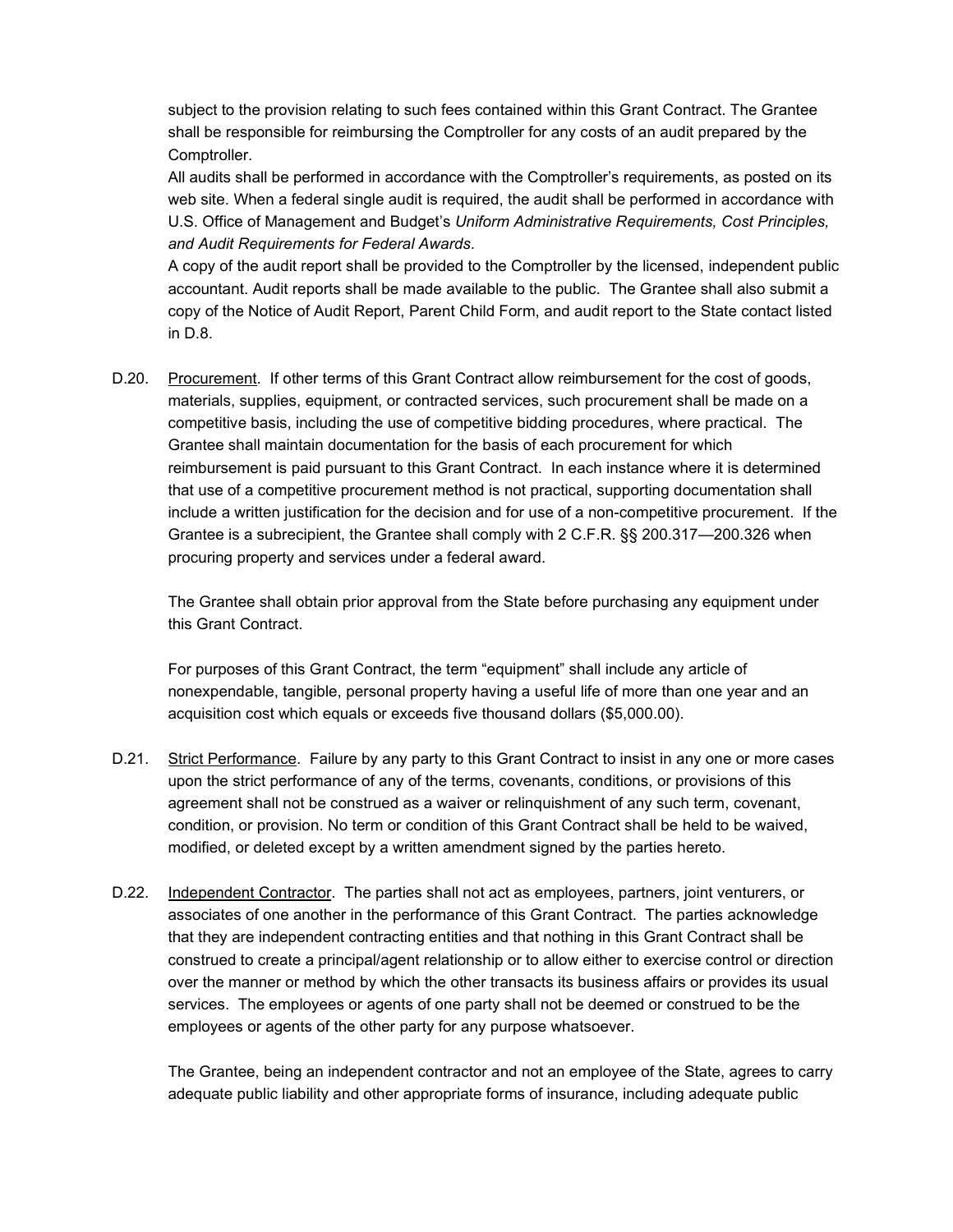liability and other appropriate forms of insurance on the Grantee's employees, and to pay all applicable taxes incident to this Grant Contract.

- D.23. Limitation of State's Liability. The State shall have no liability except as specifically provided in this Grant Contract. In no event will the State be liable to the Grantee or any other party for any lost revenues, lost profits, loss of business, loss of grant funding, decrease in the value of any securities or cash position, time, money, goodwill, or any indirect, special, incidental, punitive, exemplary or consequential damages of any nature, whether based on warranty, contract, statute, regulation, tort (including but not limited to negligence), or any other legal theory that may arise under this Grant Contract or otherwise. The State's total liability under this Grant Contract (including any exhibits, schedules, amendments or other attachments to the Contract) or otherwise shall under no circumstances exceed the Maximum Liability originally established in Section C.1 of this Grant Contract. This limitation of liability is cumulative and not per incident.
- D.24. Force Majeure. "Force Majeure Event" means fire, flood, earthquake, elements of nature or acts of God, wars, riots, civil disorders, rebellions or revolutions, acts of terrorism or any other similar cause beyond the reasonable control of the Party except to the extent that the non-performing Party is at fault in failing to prevent or causing the default or delay, and provided that the default or delay cannot reasonably be circumvented by the non-performing Party through the use of alternate sources, workaround plans or other means. A strike, lockout or labor dispute shall not excuse either Party from its obligations under this Grant Contract. Except as set forth in this Section, any failure or delay by a Party in the performance of its obligations under this Grant Contract arising from a Force Majeure Event is not a default under this Grant Contract or grounds for termination. The non-performing Party will be excused from performing those obligations directly affected by the Force Majeure Event, and only for as long as the Force Majeure Event continues, provided that the Party continues to use diligent, good faith efforts to resume performance without delay. The occurrence of a Force Majeure Event affecting Grantee's representatives, suppliers, subcontractors, customers or business apart from this Grant Contract is not a Force Majeure Event under this Grant Contract. Grantee will promptly notify the State of any delay caused by a Force Majeure Event (to be confirmed in a written notice to the State within one (1) day of the inception of the delay) that a Force Majeure Event has occurred and will describe in reasonable detail the nature of the Force Majeure Event. If any Force Majeure Event results in a delay in Grantee's performance longer than forty-eight (48) hours, the State may, upon notice to Grantee: (a) cease payment of the fees until Grantee resumes performance of the affected obligations; or (b) immediately terminate this Grant Contract or any purchase order, in whole or in part, without further payment except for fees then due and payable. Grantee will not increase its charges under this Grant Contract or charge the State any fees other than those provided for in this Grant Contract as the result of a Force Majeure Event.
- D.25. Tennessee Department of Revenue Registration. The Grantee shall comply with all applicable registration requirements contained in Tenn. Code Ann. §§ 67-6-601 – 608. Compliance with applicable registration requirements is a material requirement of this Grant Contract.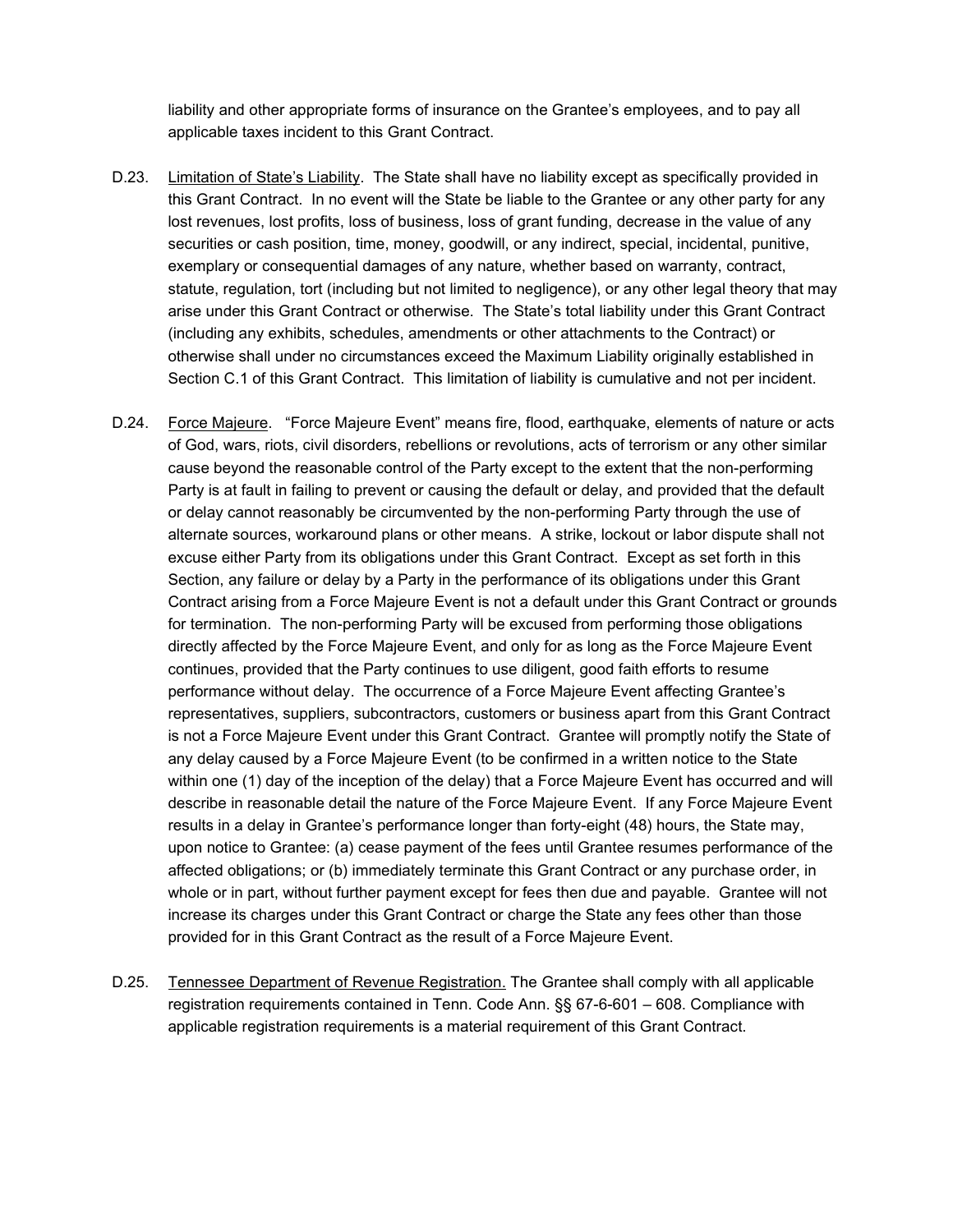- D.26. Charges to Service Recipients Prohibited. The Grantee shall not collect any amount in the form of fees or reimbursements from the recipients of any service provided pursuant to this Grant Contract.
- D.27. No Acquisition of Equipment or Motor Vehicles. This Grant Contract does not involve the acquisition and disposition of equipment or motor vehicles acquired with funds provided under this Grant Contract.
- D.28. State and Federal Compliance. The Grantee shall comply with all applicable state and federal laws and regulations in the performance of this Grant Contract.
- D.29. Governing Law. This Grant Contract shall be governed by and construed in accordance with the laws of the State of Tennessee, without regard to its conflict or choice of law rules. The Grantee agrees that it will be subject to the exclusive jurisdiction of the courts of the State of Tennessee in actions that may arise under this Grant Contract. The Grantee acknowledges and agrees that any rights or claims against the State of Tennessee or its employees hereunder, and any remedies arising there from, shall be subject to and limited to those rights and remedies, if any, available under Tenn. Code Ann. §§ 9-8-101 through 9-8-408.
- D.30. Completeness. This Grant Contract is complete and contains the entire understanding between the parties relating to the subject matter contained herein, including all the terms and conditions of the parties' agreement. This Grant Contract supersedes any and all prior understandings, representations, negotiations, and agreements between the parties relating hereto, whether written or oral.
- D.31. Severability. If any terms and conditions of this Grant Contract are held to be invalid or unenforceable as a matter of law, the other terms and conditions hereof shall not be affected thereby and shall remain in full force and effect. To this end, the terms and conditions of this Grant Contract are declared severable.
- D.32. Headings. Section headings are for reference purposes only and shall not be construed as part of this Grant Contract.
- D.33. Iran Divestment Act. The requirements of Tenn. Code Ann. § 12-12-101, *et seq*., addressing contracting with persons as defined at Tenn. Code Ann. §12-12-103(5) that engage in investment activities in Iran, shall be a material provision of this Grant Contract. The Grantee certifies, under penalty of perjury, that to the best of its knowledge and belief that it is not on the list created pursuant to Tenn. Code Ann. § 12-12-106.
- D.34. Debarment and Suspension. The Grantee certifies, to the best of its knowledge and belief, that it, its current and future principals, its current and future subcontractors and their principals:
	- a. are not presently debarred, suspended, proposed for debarment, declared ineligible, or voluntarily excluded from covered transactions by any federal or state department or agency;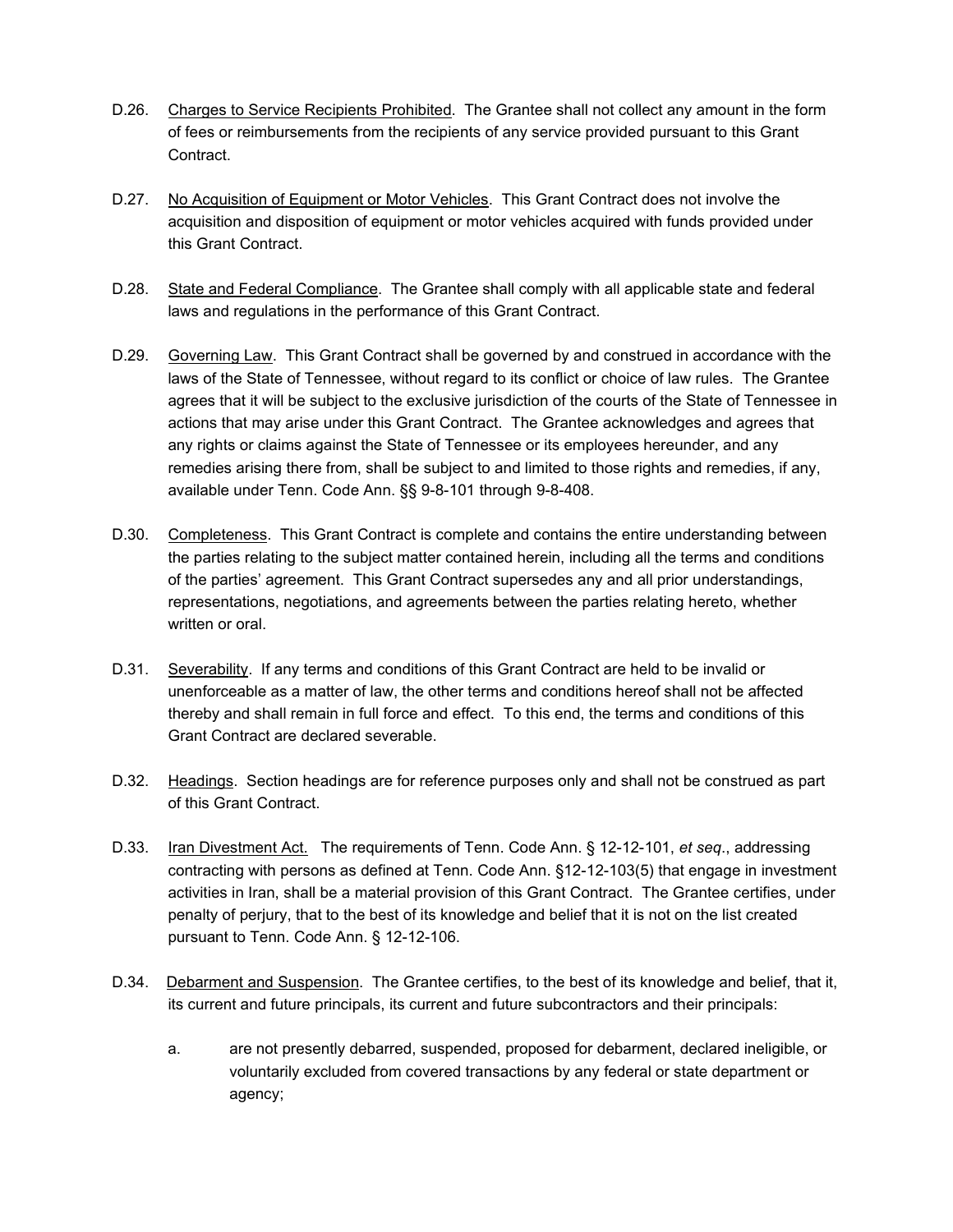b. have not within a three (3) year period preceding this Grant Contract been convicted of, or had a civil judgment rendered against them from commission of fraud, or a criminal offence in connection with obtaining, attempting to obtain, or performing a public (federal, state, or local) transaction or grant under a public transaction; violation of federal or state antitrust statutes or commission of embezzlement, theft, forgery, bribery, falsification, or destruction of records, making false statements, or receiving stolen property;

c. are not presently indicted or otherwise criminally or civilly charged by a government entity (federal, state, or local) with commission of any of the offenses detailed in section b. of this certification; and

d. have not within a three (3) year period preceding this Grant Contract had one or more public transactions (federal, state, or local) terminated for cause or default.

The Grantee shall provide immediate written notice to the State if at any time it learns that there was an earlier failure to disclose information or that due to changed circumstances, its principals or the principals of its subcontractors are excluded or disqualified, or presently fall under any of the prohibitions of sections a-d.

D.35. Confidentiality of Records. Strict standards of confidentiality of records and information shall be maintained in accordance with applicable state and federal law. All material and information, regardless of form, medium or method of communication, provided to the Grant Grantee by the State or acquired by the Grant Grantee on behalf of the State that is regarded as confidential under state or federal law shall be regarded as "Confidential Information." Nothing in this Section shall permit Grant Grantee to disclose any Confidential Information, regardless of whether it has been disclosed or made available to the Grant Grantee due to intentional or negligent actions or inactions of agents of the State or third parties. Confidential Information shall not be disclosed except as required or permitted under state or federal law. Grant Grantee shall take all necessary steps to safeguard the confidentiality of such material or information in conformance with applicable state and federal law. The obligations set forth in this Section shall survive the termination of this Grant Contract.

#### **E. SPECIAL TERMS AND CONDITIONS:**

- E.1. Conflicting Terms and Conditions. Should any of these special terms and conditions conflict with any other terms and conditions of this Grant Contract, the special terms and conditions shall be subordinate to the Grant Contract's other terms and conditions.
- E. 2. Family Educational Rights and Privacy Act & Tennessee Data Accessibility, Transparency and Accountability Act. The Grantee shall comply with the Family Educational Rights and Privacy Act of 1974 (20 U.S.C. 1232(g)) and its accompanying regulations (34 C.F.R. § 99) ("FERPA"). The Grantee warrants that the Grantee is familiar with FERPA requirements and that it will comply with these requirements in the performance of its duties under this Grant Contract. The Grantee agrees to cooperate with the State, as required by FERPA, in the performance of its duties under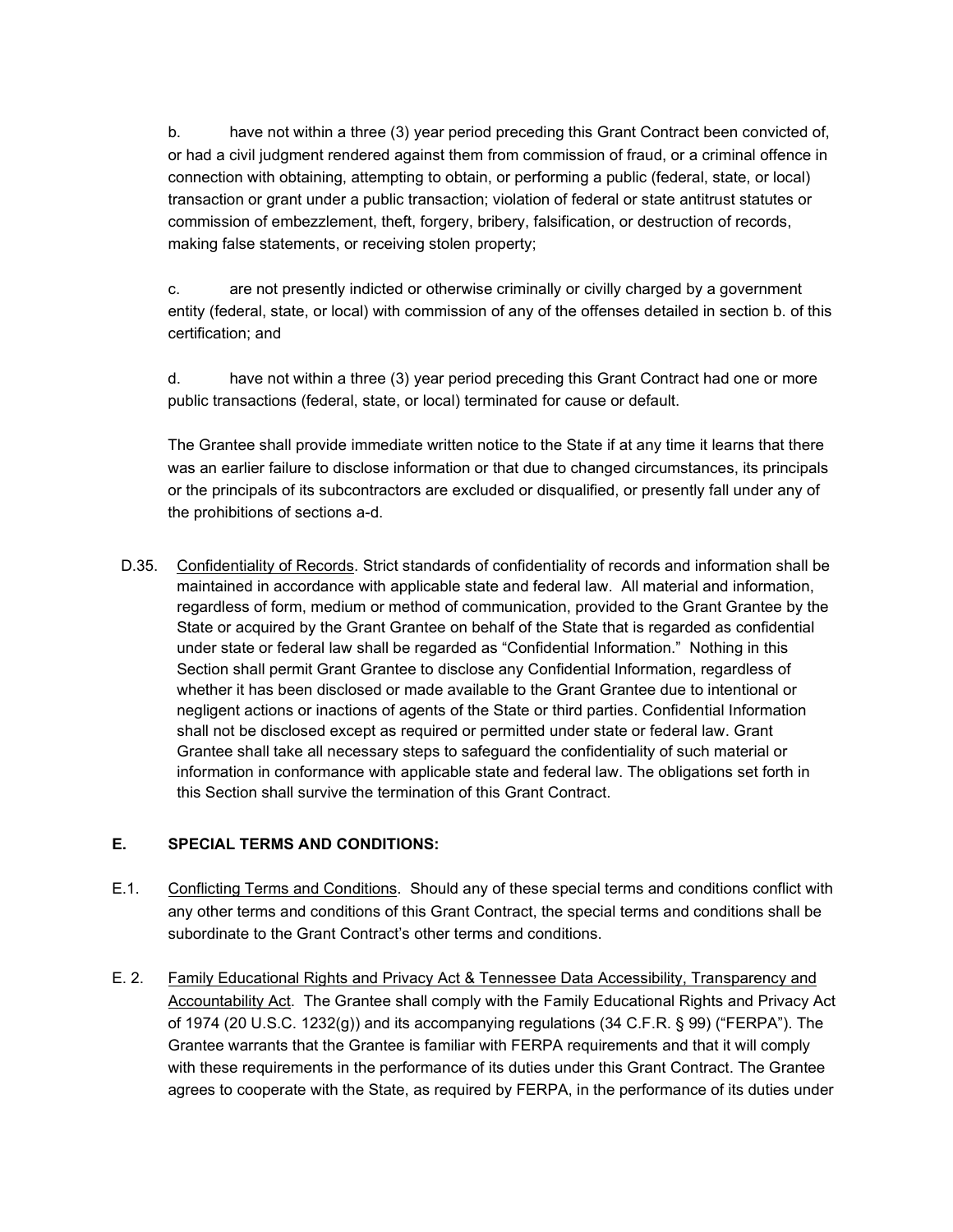this Grant Contract. The Grantee agrees to maintain the confidentiality of all education records and student information. The Grantee shall only use such records and information for the exclusive purpose of performing its duties under this Grant Contract. The obligations set forth in this Section shall survive the termination of this Grant Contract.

The Grantee shall also comply with Tenn. Code Ann. § 49-1-701, *et seq.*, known as the "Data Accessibility, Transparency and Accountability Act," and any accompanying administrative rules or regulations (collectively "DATAA"). The Grantee agrees to maintain the confidentiality of all records containing student and de-identified data, as this term is defined in DATAA, in any databases, to which the State has granted the Grantee access, and to only use such data for the exclusive purpose of performing its duties under this Grant Contract.

Any instances of unauthorized disclosure of data containing personally identifiable information in violation of FERPA or DATAA that come to the attention of the Grantee shall be reported to the State within twenty-four (24) hours. Grantee shall indemnify and hold harmless State, its employees, agents and representatives, from and against any and all claims, liabilities, losses, or causes of action that may arise, accrue, or result to any person or entity that is injured or damaged as a result of Grantee's failure to comply with this section.

E.3. Federal Funding Accountability and Transparency Act (FFATA). This Grant requires the Grantee to provide supplies or services that are funded in whole or in part by federal funds that are subject to FFATA. The Grantee is responsible for ensuring that all applicable requirements, including but not limited to those set forth herein, of FFATA are met and that the Grantee provides information to the State as required.

The Grantee shall comply with the following:

- a. Reporting of Total Compensation of the Grantee's Executives.
	- (1) The Grantee shall report the names and total compensation of each of its five most highly compensated executives for the Grantee's preceding completed fiscal year, if in the Grantee's preceding fiscal year it received:
		- i. 80 percent or more of the Grantee's annual gross revenues from federal procurement contracts and Federal financial assistance subject to the Transparency Act, as defined at 2 C.F.R. § 170.320 (and sub awards); and
		- ii. \$25,000,000 or more in annual gross revenues from federal procurement contracts (and subcontracts), and federal financial assistance subject to the Transparency Act (and sub awards); and
		- iii. The public does not have access to information about the compensation of the executives through periodic reports filed under section 13(a) or 15(d) of the Securities Exchange Act of 1934 (15 U.S.C. § 78m(a), 78o(d)) or § 6104 of the Internal Revenue Code of 1986. (To determine if the public has access to the compensation information, see the U.S. Security and Exchange Commission total compensation filings at http://www.sec.gov/answers/execomp.htm.).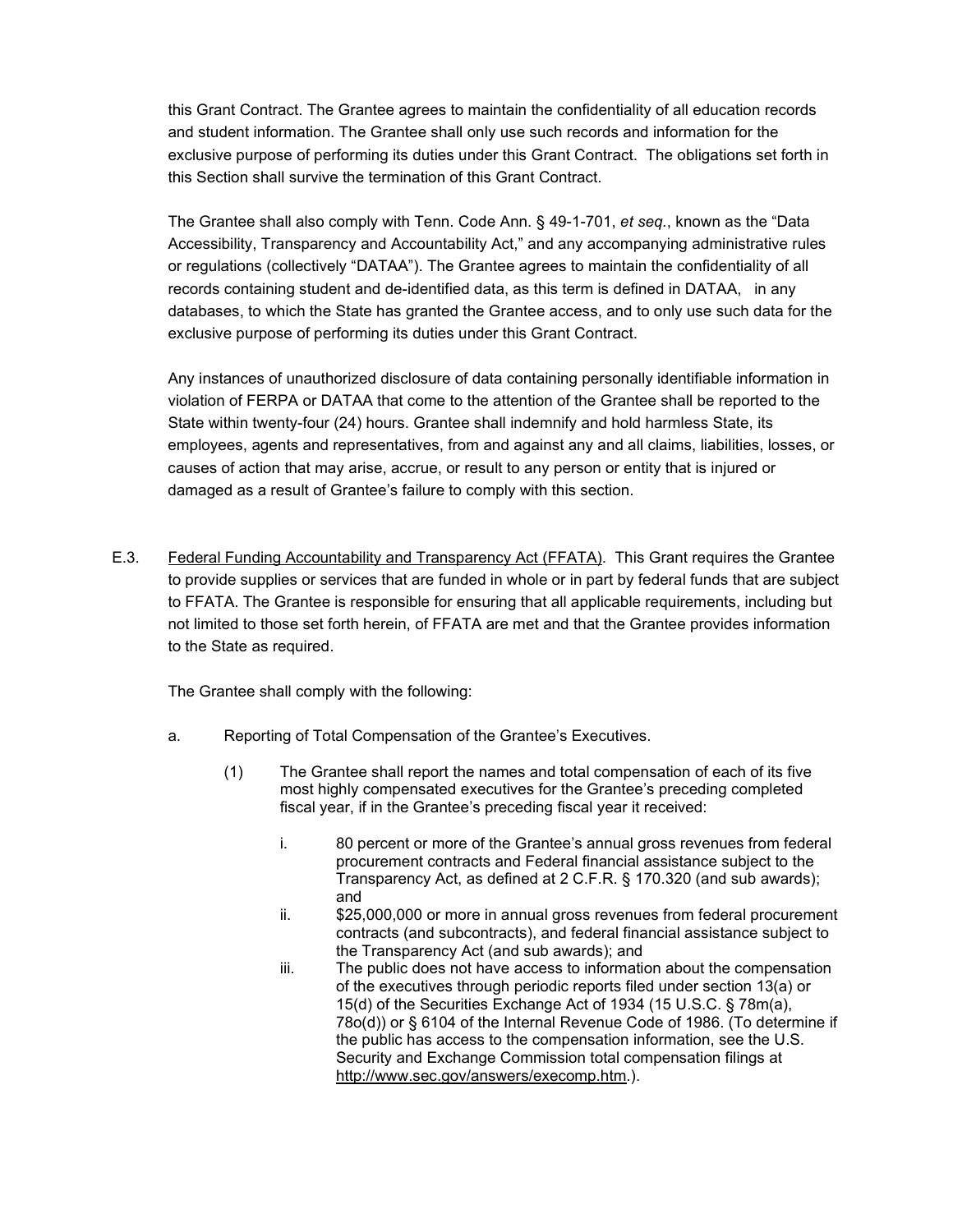As defined in 2 C.F.R. § 170.315, "Executive" means officers, managing partners, or any other employees in management positions.

- (2) Total compensation means the cash and noncash dollar value earned by the executive during the Grantee's preceding fiscal year and includes the following (for more information see 17  $\S$  C.F.R. 229.402(c)(2)):
	- i. Salary and bonus.<br>ii Awards of stock st
	- Awards of stock, stock options, and stock appreciation rights. Use the dollar amount recognized for financial statement reporting purposes with respect to the fiscal year in accordance with the Statement of Financial Accounting Standards No. 123 (Revised 2004) (FAS 123R), Shared Based Payments.
	- iii. Earnings for services under non-equity incentive plans. This does not include group life, health, hospitalization or medical reimbursement plans that do not discriminate in favor of executives, and are available generally to all salaried employees.
	- iv. Change in pension value. This is the change in present value of defined benefit and actuarial pension plans.
	- v. Above-market earnings on deferred compensation which is not tax qualified.
	- vi. Other compensation, if the aggregate value of all such other compensation (e.g. severance, termination payments, value of life insurance paid on behalf of the employee, perquisites or property) for the executive exceeds \$10,000.
- b. The Grantee must report executive total compensation described above to the State by the end of the month during which this Grant Contract is established.
- c. If this Grant is amended to extend the Term, the Grantee must submit an executive total compensation report to the State by the end of the month in which the amendment to this Grant becomes effective.
- d. The Grantee will obtain a Data Universal Numbering System (DUNS) number and maintain its DUNS number for the term of this Grant. More information about obtaining a DUNS Number can be found at: <http://fedgov.dnb.com/webform/>

The Grantee's failure to comply with the above requirements is a material breach of this Grant for which the State may terminate this Grant Contract for cause. The State will not be obligated to pay any outstanding invoice received from the Grantee unless and until the Grantee is in full compliance with the above requirements.

E.4. Equal Opportunity. As a condition for receipt of grant funds, the Grantee agrees to comply with 41 C.F. R. § 60-1.4 as that section is amended from time to time during the term.

#### **IN WITNESS WHEREOF, GRANTEE LEGAL ENTITY NAME:**

#### **GRANTEE SIGNATURE DATE**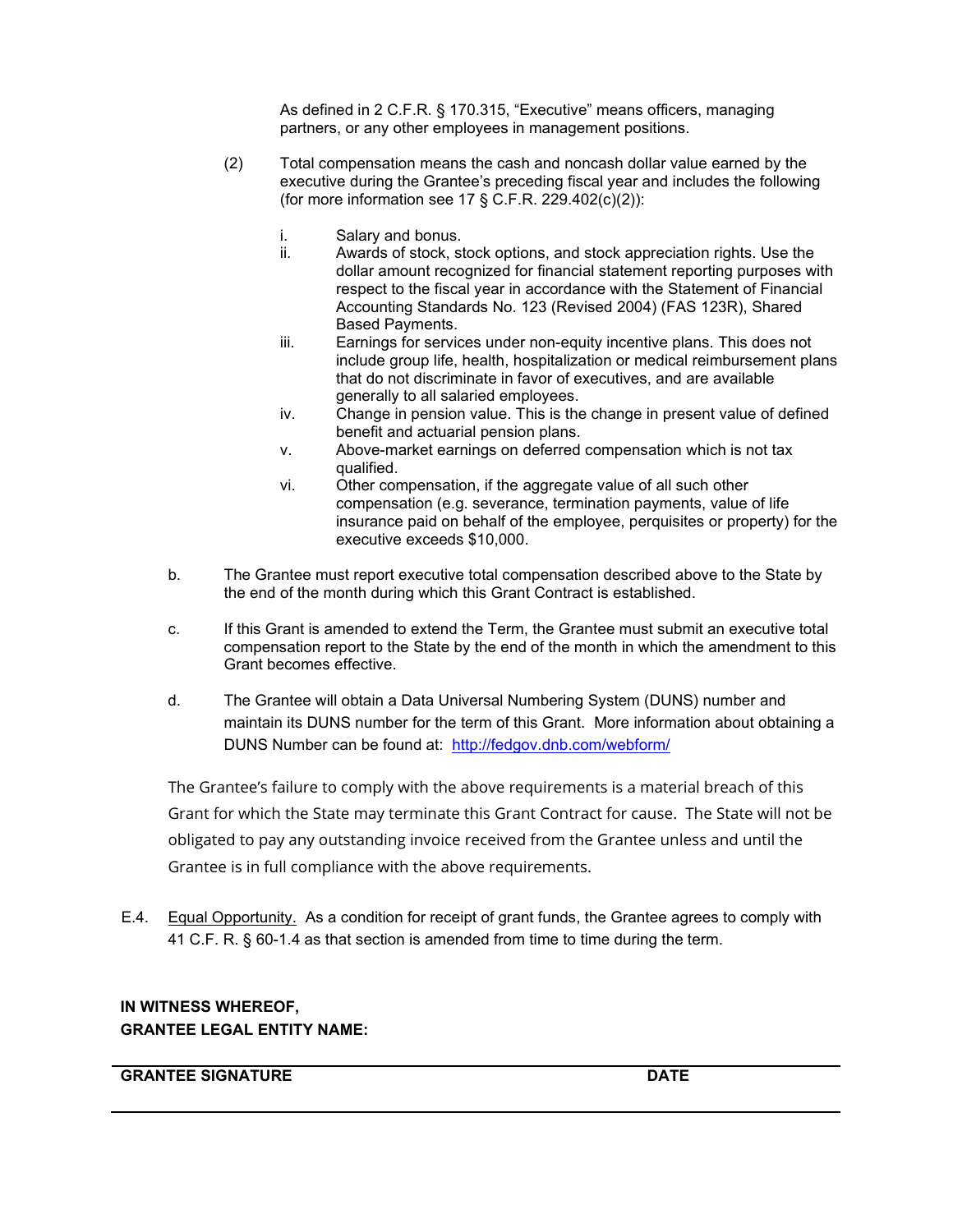### **PRINTED NAME AND TITLE OF GRANTEE SIGNATORY (above)**

**DEPARTMENT OF EDUCTION:**

**DR. PENNY SCHWINN, COMMISSIONER DATE**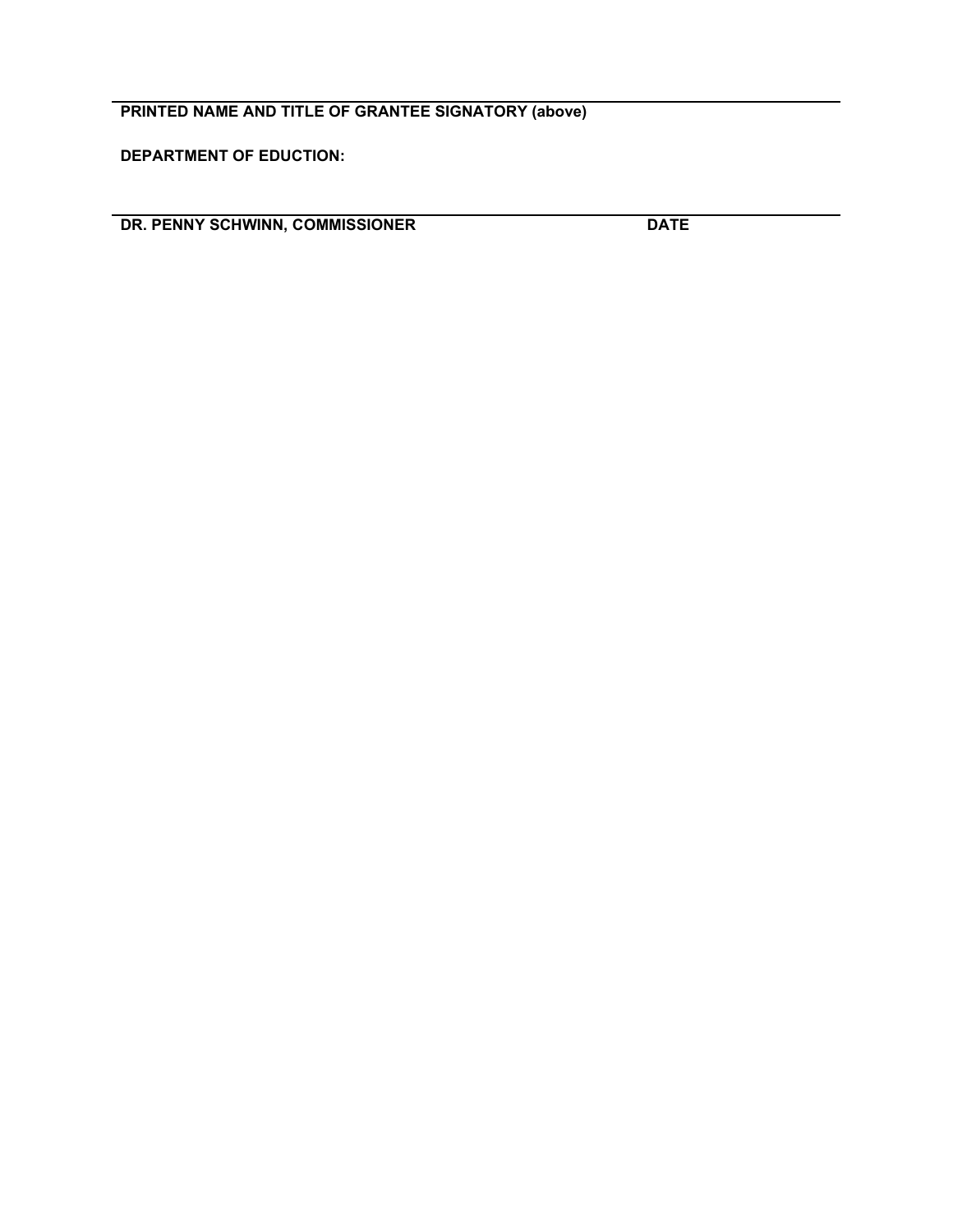#### **ATTACHMENT A**

| <b>GRANT BUDGET</b>                                  |                                                                                                  |                                 |                                        |                      |  |  |
|------------------------------------------------------|--------------------------------------------------------------------------------------------------|---------------------------------|----------------------------------------|----------------------|--|--|
|                                                      | <b>TN ALL Corps Tutor Supports</b>                                                               |                                 |                                        |                      |  |  |
|                                                      | The grant budget line-item amounts below shall be applicable only to expense incurred during the |                                 |                                        |                      |  |  |
| following                                            |                                                                                                  |                                 |                                        |                      |  |  |
| <b>Applicable</b>                                    |                                                                                                  |                                 |                                        |                      |  |  |
| Period:                                              | <b>BEGIN: DATE</b><br><b>END: August 31, 2024</b>                                                |                                 |                                        |                      |  |  |
| <b>POLICY</b><br>03 Object<br>Line-item<br>Reference | <b>EXPENSE OBJECT LINE-ITEM CATEGORY 1</b>                                                       | <b>GRANT</b><br><b>CONTRACT</b> | <b>GRANTEE</b><br><b>PARTICIPATION</b> | <b>TOTAL PROJECT</b> |  |  |
| 1, 2                                                 | Salaries, Benefits & Taxes                                                                       | 0.00                            | 0.00                                   | 0.00                 |  |  |
| 4, 15                                                | Professional Fee, Grant & Award 2                                                                | 0.00                            | 0.00                                   | 0.00                 |  |  |
| 5, 6, 7, 8,                                          | Supplies, Telephone, Postage & Shipping,                                                         |                                 |                                        |                      |  |  |
| 9, 10                                                | Occupancy, Equipment Rental & Maintenance,                                                       |                                 |                                        |                      |  |  |
|                                                      | <b>Printing &amp; Publications</b>                                                               | 0.00                            | 0.00                                   | 0.00                 |  |  |
| 11.12                                                | Travel, Conferences & Meetings                                                                   | 0.00                            | 0.00                                   | 0.00                 |  |  |
| 13                                                   | Interest <sup>2</sup>                                                                            | 0.00                            | 0.00                                   | 0.00                 |  |  |
| 14                                                   | Insurance                                                                                        | 0.00                            | 0.00                                   | 0.00                 |  |  |
| 16                                                   | Specific Assistance To Individuals                                                               | 0.00                            | 0.00                                   | 0.00                 |  |  |
| 17                                                   | Depreciation <sup>2</sup>                                                                        | 0.00                            | 0.00                                   | 0.00                 |  |  |
| 18                                                   | Other Non-Personnel <sup>2</sup>                                                                 | .00.                            | 0.00                                   | 0.00                 |  |  |
| 20                                                   | Capital Purchase <sup>2</sup>                                                                    | 0.00                            | 0.00                                   | 0.00                 |  |  |
| 22                                                   | <b>Indirect Cost</b>                                                                             | 0.00                            | 0.00                                   | 0.00                 |  |  |
| 24                                                   | In-Kind Expense                                                                                  | 0.00                            | 0.00                                   | 0.00                 |  |  |
| 25                                                   | <b>GRAND TOTAL</b>                                                                               | .00                             | 0.00                                   | 0.00                 |  |  |

**<sup>1</sup>** Each expense object line-item shall be defined by the Department of Finance and Administration Policy 03, *Uniform Reporting Requirements and Cost Allocation Plans for Subrecipients of Federal and State Grant Monies, Appendix A*. (posted on the Internet at: [https://www.tn.gov/finance/looking-for/policies.html\)](https://www.tn.gov/finance/looking-for/policies.html).

**<sup>2</sup>** Applicable detail follows this page if line-item is funded.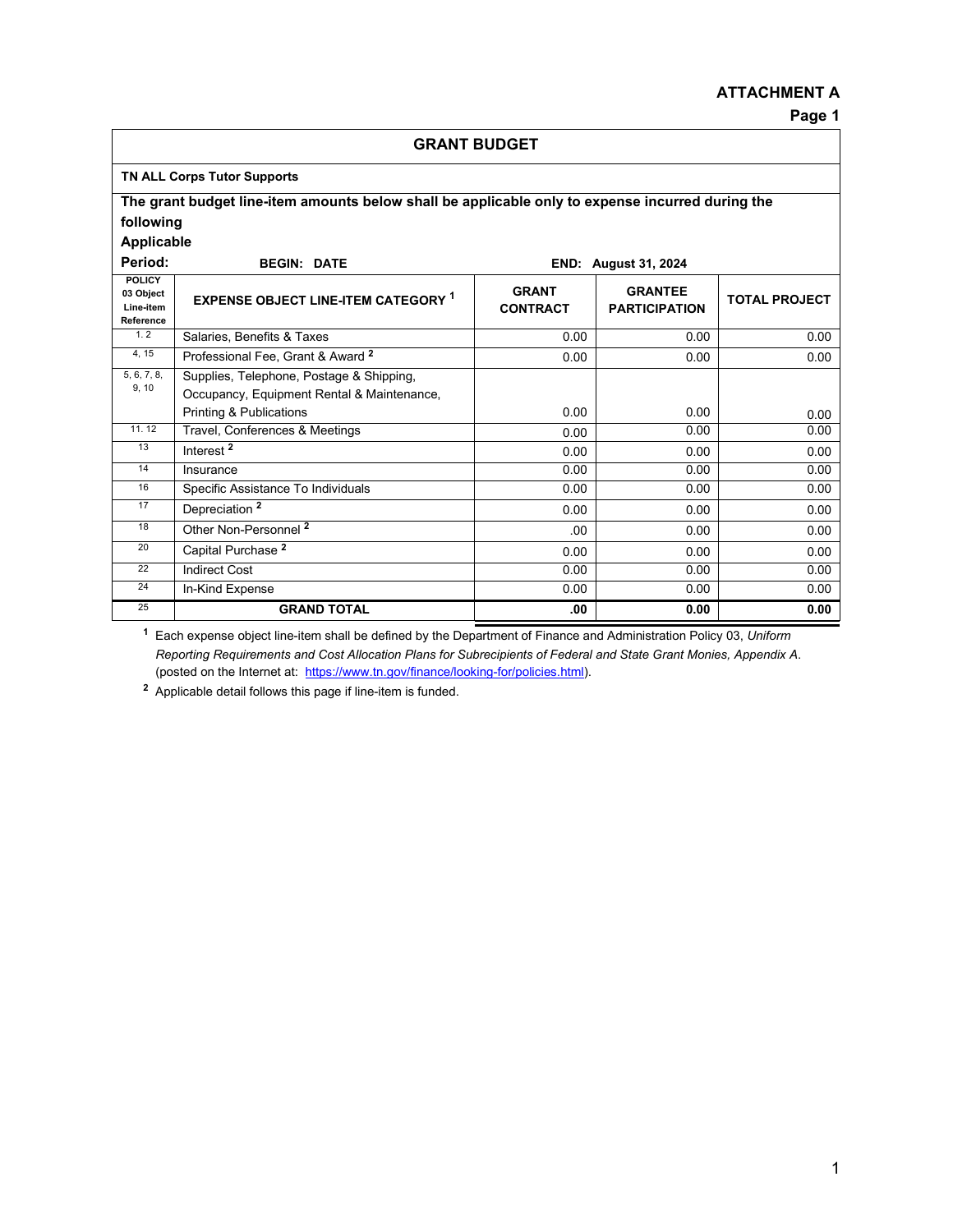### **GRANT BUDGET LINE-ITEM DETAIL:**

| <b>OTHER NON-PERSONNEL</b> | <b>AMOUNT</b> |
|----------------------------|---------------|
|                            |               |
|                            |               |
|                            |               |
|                            |               |
| <b>TOTAL</b>               |               |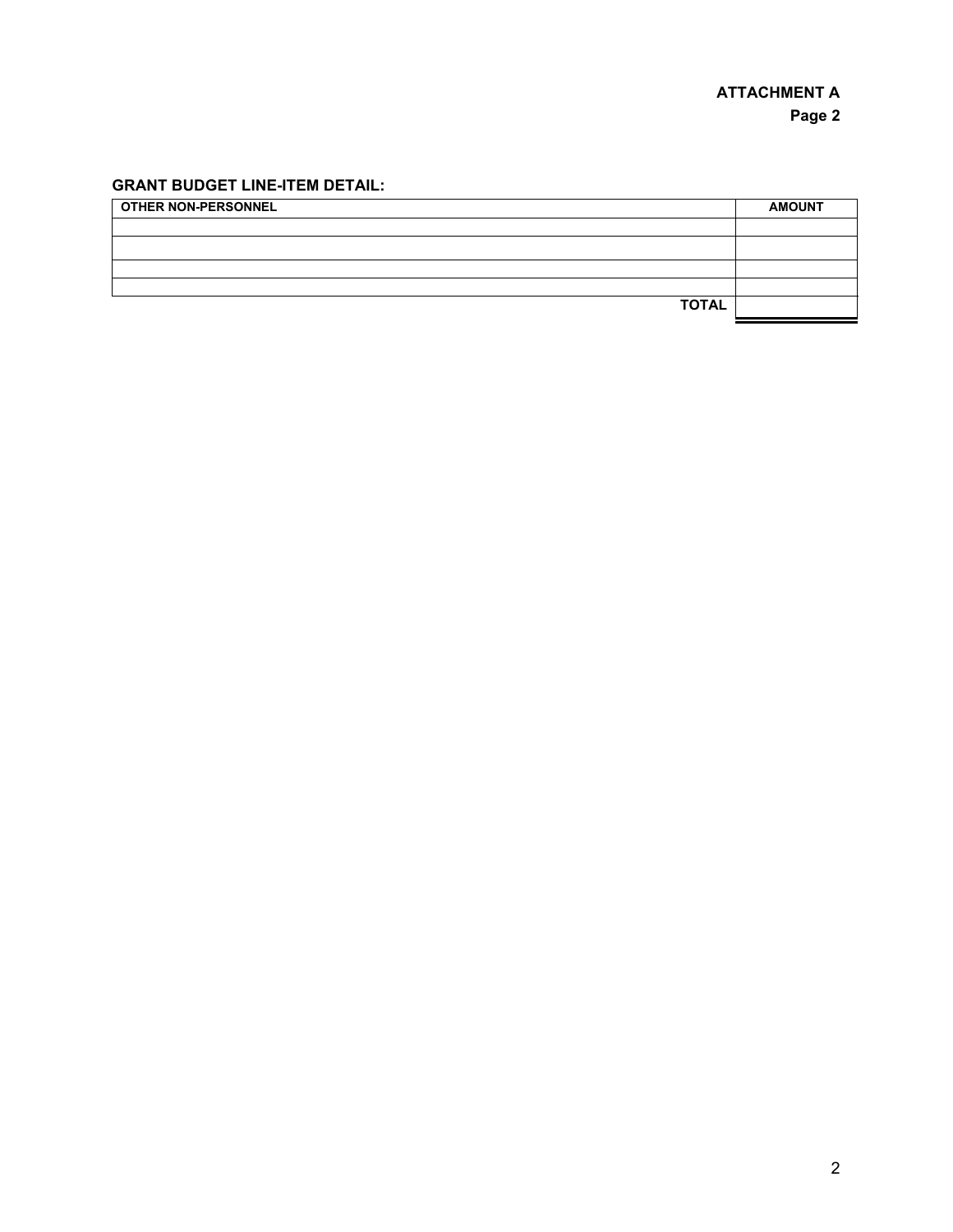### **Notice of Audit Report**

Check one of the two boxes below and complete the remainder of this document as instructed. Send completed documents as a PDF file to [cpo.auditnotice@tn.gov.](mailto:cpo.auditnotice@tn.gov) *The Grantee should submit only one, completed "Notice of Audit Report" document to the State ninety (90) days prior to the Grantee's fiscal year.*

 $\Box$  Grantee Legal Entity Name is subject to an audit for fiscal year #.

 $\Box$  Grantee Legal Entity Name is not subject to an audit for fiscal year #.

Grantee's Edison Vendor ID Number:

Grantee's fiscal year end:

Any Grantee that is subject to an audit must complete the information below.

| <b>Type of funds expended</b>                                                          | <b>Estimated amount of funds expended</b><br>by end of Grantee's fiscal year |
|----------------------------------------------------------------------------------------|------------------------------------------------------------------------------|
| Federal pass-through funds                                                             | a.                                                                           |
| a. Funds passed through the State of<br>Tennessee<br>b. Funds passed through any other | b.                                                                           |
| entity                                                                                 |                                                                              |
| Funds received directly from the federal                                               |                                                                              |
| government                                                                             |                                                                              |
| Non-federal funds received directly from<br>the State of Tennessee                     |                                                                              |

Auditor's name:

Auditor's address:

Auditor's phone number:

Auditor's email: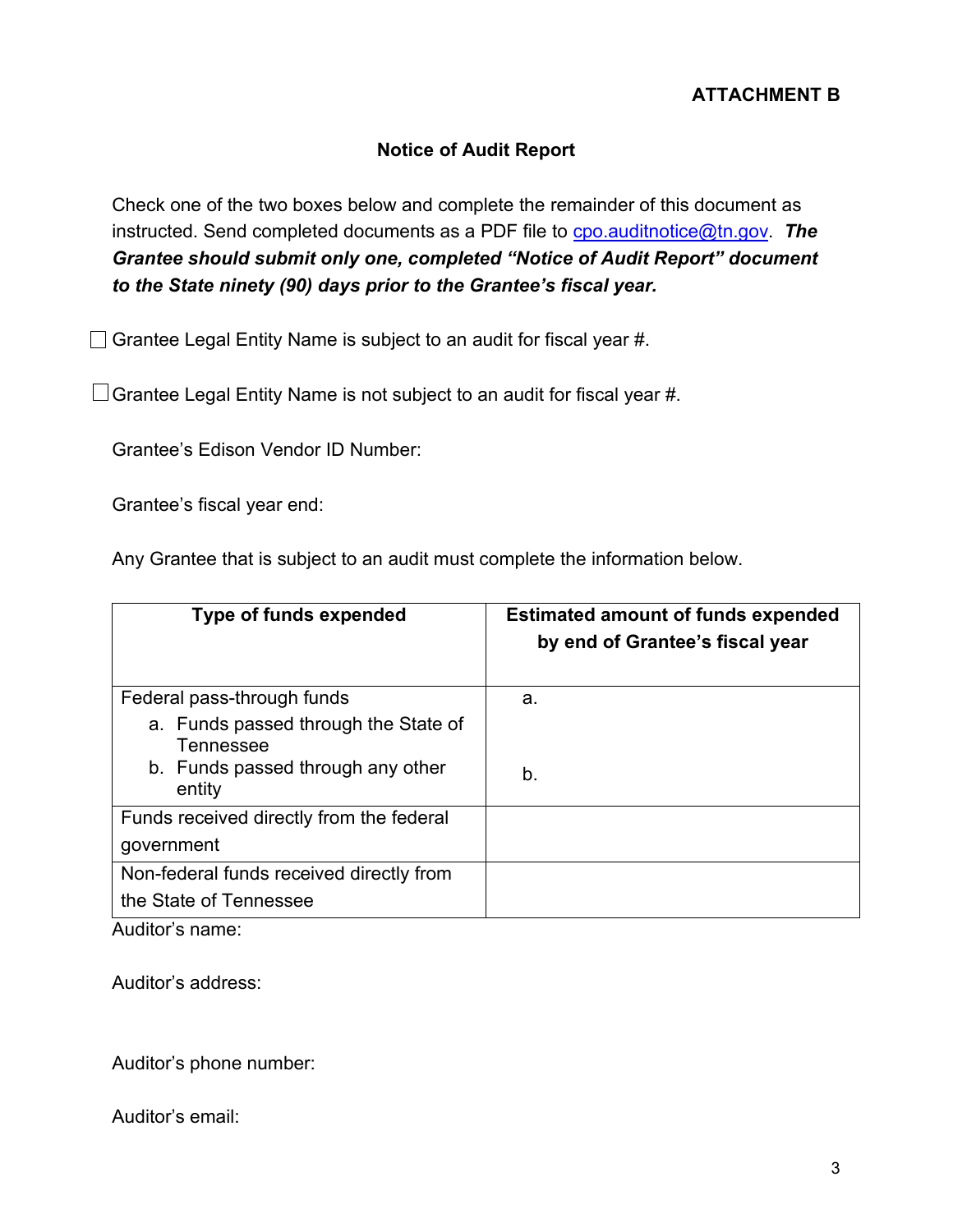#### **Parent Child Information**

Send completed documents as a PDF file to [cpo.auditnotice@tn.gov.](mailto:cpo.auditnotice@tn.gov) The Grantee should submit only *one, completed "Parent Child Information" document to the State during the Grantee's fiscal year if the Grantee indicates it is subject to an audit on the "Notice of Audit Report" document.*

"Parent" means an entity whose IRS filing contains the information of at least one other entity.

"Child" means an entity whose information is contained in another entity's IRS filing.

Grantee's Edison Vendor ID number:

|                                                                                                                                                                                                                                                                                                                     | Is Grantee Legal Entity Name a parent?                                                                        | Yes $\Box$ | $No \Box$   |
|---------------------------------------------------------------------------------------------------------------------------------------------------------------------------------------------------------------------------------------------------------------------------------------------------------------------|---------------------------------------------------------------------------------------------------------------|------------|-------------|
|                                                                                                                                                                                                                                                                                                                     | If yes, provide the name and Edison Vendor ID number, if applicable, of any child entities.                   |            |             |
|                                                                                                                                                                                                                                                                                                                     | Is Grantee Legal Entity Name a child? Yes □                                                                   |            | $No \ \Box$ |
|                                                                                                                                                                                                                                                                                                                     | If yes, complete the fields below.                                                                            |            |             |
|                                                                                                                                                                                                                                                                                                                     |                                                                                                               |            |             |
|                                                                                                                                                                                                                                                                                                                     |                                                                                                               |            |             |
| Note: If the parent entity's tax identification number is a social security number, this form<br>must be submitted via US mail to:<br>Central Procurement Office, Grants Program Manager<br>3rd Floor, WRS Tennessee Tower<br>312 Rosa L Parks Avenue<br>Nashville, TN 37243<br>Parent entity's contact information |                                                                                                               |            |             |
|                                                                                                                                                                                                                                                                                                                     | Name of primary contact person: University of the contract of the contract of the contract of the contract of |            |             |
|                                                                                                                                                                                                                                                                                                                     |                                                                                                               |            |             |
|                                                                                                                                                                                                                                                                                                                     |                                                                                                               |            |             |
|                                                                                                                                                                                                                                                                                                                     |                                                                                                               |            |             |
|                                                                                                                                                                                                                                                                                                                     | Parent entity's Edison Vendor ID number, if applicable:                                                       |            |             |